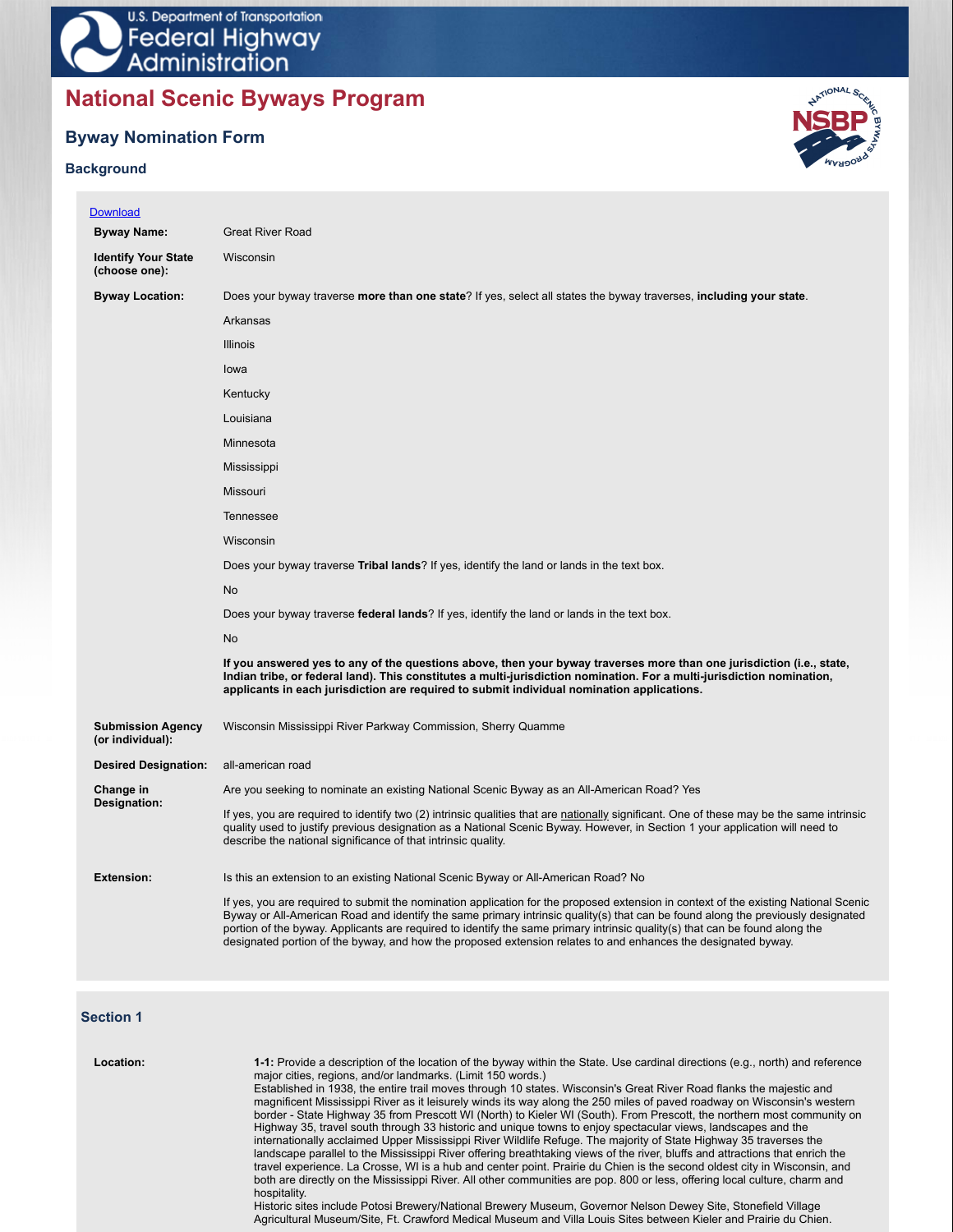|                              | Wyalusing State Park is a National Archeological site including Effigy Mounds of early peoples. The region is known<br>nationally and internationally as "The Driftless" - a unique landscape not duplicated anywhere else in the world, formed as<br>unglaciated land from early times.                                                                                                                             |
|------------------------------|----------------------------------------------------------------------------------------------------------------------------------------------------------------------------------------------------------------------------------------------------------------------------------------------------------------------------------------------------------------------------------------------------------------------|
| Date of Local Designation:   | 1-2: Any road submitted for designation under the National Scenic Byways Program must first be designated, through<br>legislation or some other official declaration, a State, Indian tribe or Federal land management agency scenic byway. List<br>the designating agency(s) and date(s) of designation.                                                                                                            |
|                              | Designating Agency(s): State of Wisconsin                                                                                                                                                                                                                                                                                                                                                                            |
|                              | Date(s) of Local Designation: 06/24/1999                                                                                                                                                                                                                                                                                                                                                                             |
| <b>Instrinsic Qualities:</b> | 1-3: For the All-American Road designation, select the two (2) Intrinsic Qualities that are most evident along the road and<br>that you will demonstrate are nationally significant, and contribute to the byway being considered a "destination unto itself."<br>(Hold the Ctrl button and click on two Intrinsic Qualities.)                                                                                       |
|                              | For multi-jurisdiction nomination applicants seeking designation as an All-American Road, at least one of the two primary<br>intrinsic qualities cited must match the qualities submitted by the other jurisdictions seeking designation. The applicant<br>may cite the second intrinsic quality as specific to their segment of the byway: Archaeological, Cultural, Historic, Natural,<br>Recreational, or Scenic. |
|                              | Cultural                                                                                                                                                                                                                                                                                                                                                                                                             |
|                              | Historic                                                                                                                                                                                                                                                                                                                                                                                                             |
| <b>Primary Photo:</b>        | 1-4: Provide a single image that you feel best represents the experience along your byway. Please select this image<br>carefully as it will introduce the reviewers to your byway. Also, if designated, your byway will be included in the marketing<br>efforts of the National Scenic Byways Program and this image will be used on the traveler website.                                                           |
|                              | Please provide an alternative text description of the image that describes what the image depicts. This text will be used by<br>those who cannot see the photo, and should thoroughly describe what is depicted in the image. For quidelines on<br>submitting images and composing alternative text descriptions, please see our Image Style Guide. (Limit 50 words.)                                                |
|                              | Alternative text for image: Breathtaking panoramic view from the towering bluff top overlooking the Wisconsin Great River<br>Road to see the mighty Mississippi River and valley for miles looking North, South and West.                                                                                                                                                                                            |
|                              | Image name: WI Great River Road Bluff to Road To River                                                                                                                                                                                                                                                                                                                                                               |
|                              | Image owner: Jay Olson-Goude                                                                                                                                                                                                                                                                                                                                                                                         |
|                              | Photo release? Yes                                                                                                                                                                                                                                                                                                                                                                                                   |
|                              | Upload Image: 1-4 WI Great River Road Bluff to Road to River.jpg                                                                                                                                                                                                                                                                                                                                                     |
|                              | Before uploading, rename the file to begin with 1-4. For example, rename your file RiverBend.png to 1-4RiverBend.png.                                                                                                                                                                                                                                                                                                |
|                              |                                                                                                                                                                                                                                                                                                                                                                                                                      |

### **Section 2**

2-1: This section will introduce the reviewers to your byway. Provide a description of your byway from the "big picture" point of view, and within the context of your description, include information on the items below. For more information on developing a strong statement of qualification, please reference the Nominations Guide. (Limit 750 words.)

- Theme that reflects the central focus of the byway's nomination story and promotes the Byway.
- An overview of the Traveler Experience navigating the byway. Provide a sense of how the experience unfolds as visible features, byway stories, or important resources form the core quality of your corridor.
- Regional Significance (National Scenic Byway) explain and justify what is special, significant or unique about your byway in relation to the primary Intrinsic Quality
- National Significance (All-American Road) explain and justify what is special, significant or unique about your byway in relation to the two (2) primary Intrinsic Qualities, and why the road is considered a destination unto itself.

### **Statement of Qualification:**

The Wisconsin Great River Road (GRR) is parallel to the Mississippi River, "The Father of Waters", with all of its grandeur as a national and international landmark. It identifies East and West in this United States of America. The vistas are magnificent, even spiritual. The voices of settlers and native peoples from past times stimulate the senses to open the heart and eyes for present day experiences that lead to understanding and engagement. This GRR is an adventure into the world of history and culture that connects the traveler to a rustic and welcoming lifestyle. Small town charm is in abundance. The 250 mile Wisconsin GRR is indeed a destination in itself! It flanks one of the world's truly great rivers which rambles along Wisconsin's western border carving frontier history and picturesque River Towns from the bluffs of the Mississippi limestone. This is the Upper Mississippi and Wisconsin's Bluff Country - distinctly relaxing and beautiful! This is the internationally recognized Upper Mississippi River Wildlife Refuge and home to many State and local parks, full of adventure just waiting.

Visit the 33 River Towns, many of which are snuggled between the bluffs and the river - meet the friendly people, learn of their varying cultures and visit their quaint shops. French, Swiss, Scandinavian, German, Irish, British and Italian heritage is evident in the many villages that dot this Great River Road. Old ways are showcased with the vibrant festivals and distinct architecture and style of each village. The traveler is afforded numerous vistas of the mighty Mississippi and its adjoining backwaters and coulees (valleys). In Wisconsin, the GRR is the state's only National Scenic Byway: Voted Huffington Posts "Prettiest Drive: Ultimate Summer Road Trip". There are some 20 waysides, scenic overlooks and pullout areas to afford leisure travel. The corridor is proud to reveal its history via some 30 state Historical Markers. Markers tell of Native American folklore and heroism, early French explorers, prominent immigrants and early occupations plus prominent people and touchstone events that shaped the history and culture for today's world. Native Americans were the first in the region as evidenced by artifacts from archeological sites and the presence of burial sites known as Effigy Mounds - many of which survive today such as found at Wyalusing State Park, a National Archeological site. European explorers and missionaries arrived in 1673. First claimed by the French, then British. The U.S. gained control of the "Northwest Territory" in 1794, but many British traders maintained their lucrative posts until after the War of 1812. Stop and ponder still more of those 30 some historical markers such as Fort Antoine, the Battle of Bad Axe, the War of 1812 and many others. Learn more at the Fur Trade Museum and Villa Louis in Prairie du Chien. Inform yourself about the Battle of Bad Axe and plight of the Native Americans, and the importance of logging, clam shelling and button production, commercial fishing and the fur trade at the Great River Road Interpretive Center - in Genoa

By the 1800's, steamboats brought European immigrants and settlers up the Mississippi. Place names along the GRR provide evidence about early residents. Italians founded Genoa; Swedes founded Stockholm. Welsh miners lived in British Hollow and the southern section near Cassville and Potosi.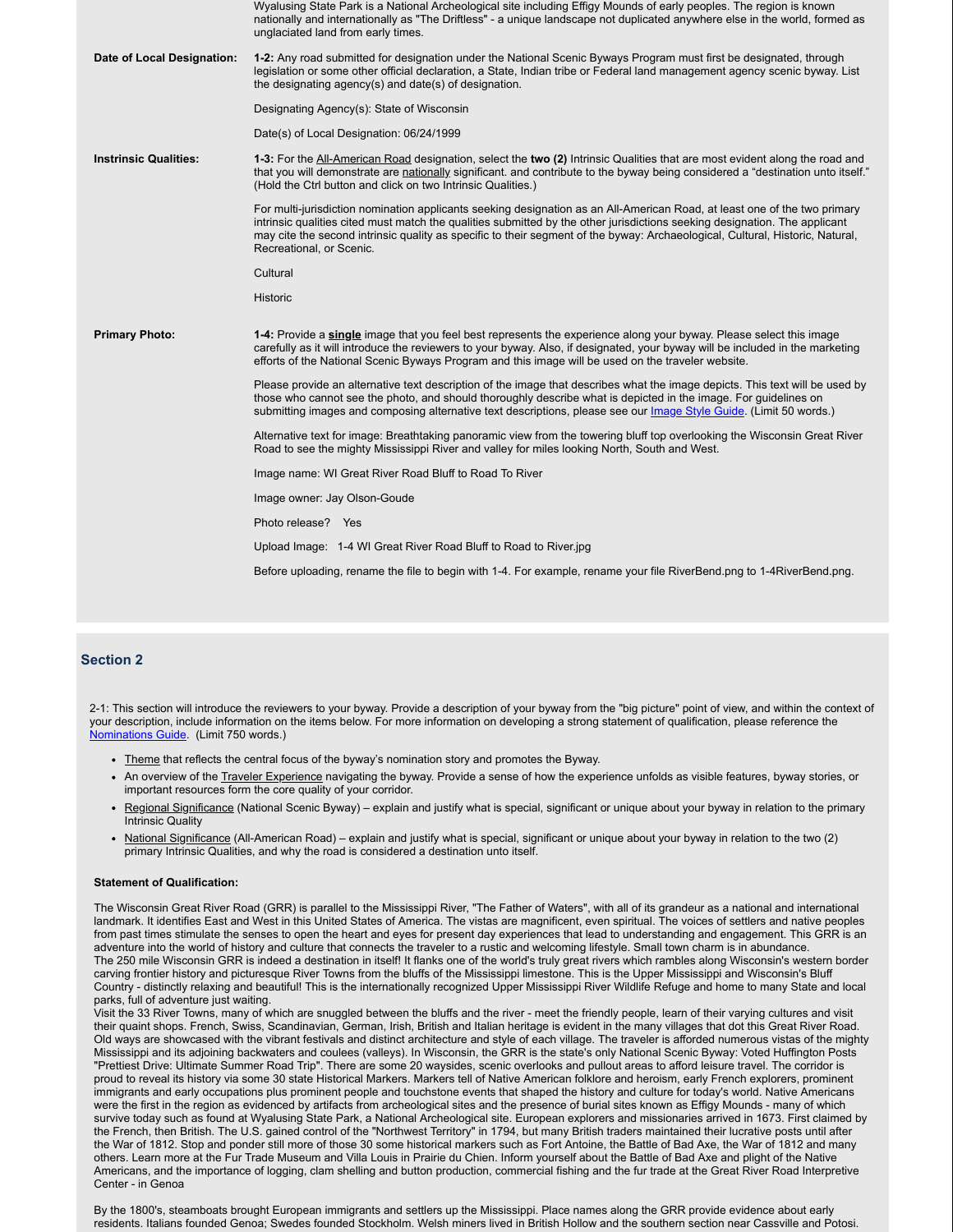French settled in Prairie du Chien, Norwegians in Ferryville and German's in Fountain City. Still today music, food, folkways and old world traditions of these ancestors are celebrated at events and festivals that are of national and international significance. The music of the WI Great River Road is Country& Blues and the food/beverage of choice is cheese curds, bratwurst and beer.

There are numerous opportunities along the Wisconsin GRR to view 19th and 20th century architecture i.e. Greek revival homesteads, Italianate business blocks, Queen Anne mansions and more. Festivals celebrate the culture of Oktoberfest each Fall in La Crosse, Irish fest showcases the music and dance of Irish tradition. Swiss Fest in Alma each summer is a time to see local folk in the style of their ancestors and take you back in time. The Carriage Classic horse and buggy exposition each September at the Villa Louis Mansion and grounds at Prairie du Chien celebrates the lifestyle of the Dousman family and heritage of the time in the 1800's.

Recreational opportunities are plentiful whether it be biking the Great River Road, fishing, boating, bird watching, hiking or enjoying the over 50 local parks, beaches, recreation areas and the 12 State and 4 National recreation features of the Wisconsin GRR. The Wisconsin GRR offers the visitor the opportunity to learn of and visit one of America's unique Lock and Dam systems that supports the commercial waterway transportation system for barge traffic and boaters alike. In any season, whether the new green of spring, the white mantle of winter, the summer sunlight or the amber hues of autumn, the Wisconsin Great River Road is a delight and truly a destination unto itself.

### **Section 3**

| <b>Byway Length:</b>            | 3-1: Enter the total byway length (in miles) from end to end (including road gaps that aren't included in the nomination but<br>must be traveled).<br>250 Miles                                                                                                                                                                                                                                                                                                                                                                                                                                                                                                                                                                                                                                                                                                                                                                                                                                                                                                                                                                                                                                                                                                                                                                                                                                                                                                                                                                                                                                                                                                                                                                                                                                                           |                                                                                                                         |  |  |
|---------------------------------|---------------------------------------------------------------------------------------------------------------------------------------------------------------------------------------------------------------------------------------------------------------------------------------------------------------------------------------------------------------------------------------------------------------------------------------------------------------------------------------------------------------------------------------------------------------------------------------------------------------------------------------------------------------------------------------------------------------------------------------------------------------------------------------------------------------------------------------------------------------------------------------------------------------------------------------------------------------------------------------------------------------------------------------------------------------------------------------------------------------------------------------------------------------------------------------------------------------------------------------------------------------------------------------------------------------------------------------------------------------------------------------------------------------------------------------------------------------------------------------------------------------------------------------------------------------------------------------------------------------------------------------------------------------------------------------------------------------------------------------------------------------------------------------------------------------------------|-------------------------------------------------------------------------------------------------------------------------|--|--|
| <b>Route Description:</b>       | 3-2: Please provide a complete, sequential route description that documents all road segments including any gaps and/or<br>intrusions. Include all of the road segments which, when linked together, match the legal description used by your<br>State/Indian tribe/Federal land management agency to officially designate the road. Please work with your State/Indian<br>tribe/Federal land management agency Scenic Byway Coordinator to develop this section so that you accurately reflect<br>State/Indian tribe/Federal land management agency records for the designated route. Please also specify road names and<br>route numbers for all road segments. (Limit 750 words.)<br>Commencing at the Wisconsin-Illinois border and proceeding northerly on STH 35 to its junction with STH 133; then<br>proceeding westerly on STH 133 to its junction with CTH "VV" near Cassville; then proceeding northerly on CTH "VV" to its<br>junction with CTH "A"; then proceeding westerly on CTH "A" to its junction with CTH "X" in Bagley; then proceeding<br>northerly on CTH "X" to its junction with CTH "C"; then proceeding easterly on CTH "C" to its junction with STH 35, with all<br>of the preceding highways in Grant County; then proceeding northerly on STH 35 to its junction with USH 14/61 in La<br>Crosse County, then proceeding northerly on USH 14/61 to its junction with USH 53; then proceeding northerly on USH 53<br>to its junction with STH 35; then proceeding northerly on STH 35 to its junction with Business 35/CTH "HD" near Holmen;<br>then proceeding northerly on Business 35/CTH "HD" to its junction with STH 35; then proceeding northerly on STH 35 to<br>its junction with USH 10 in Pierce County; and then proceeding westerly on USH 10 to the Wisconsin-Minnesota border. |                                                                                                                         |  |  |
| <b>Route Address:</b>           | 3-3: To assist review of your nomination, please provide the addresses/intersections and the GPS coordinates for the<br>beginning and end points of the byway. You will provide the GPS coordinates for other key points/features in Section 5:<br>Traveler Experience.                                                                                                                                                                                                                                                                                                                                                                                                                                                                                                                                                                                                                                                                                                                                                                                                                                                                                                                                                                                                                                                                                                                                                                                                                                                                                                                                                                                                                                                                                                                                                   |                                                                                                                         |  |  |
|                                 | Beginning addresses/intersections and the GPS<br>coordinates of the byway.<br>Latitude: 42.508056<br>Longitude: -90.609734                                                                                                                                                                                                                                                                                                                                                                                                                                                                                                                                                                                                                                                                                                                                                                                                                                                                                                                                                                                                                                                                                                                                                                                                                                                                                                                                                                                                                                                                                                                                                                                                                                                                                                | Ending addresses/intersections and the GPS<br>coordinates of the byway.<br>Latitude: 44.749592<br>Longitude: -92.803002 |  |  |
|                                 | If available, please submit a GIS shapefile of the route.                                                                                                                                                                                                                                                                                                                                                                                                                                                                                                                                                                                                                                                                                                                                                                                                                                                                                                                                                                                                                                                                                                                                                                                                                                                                                                                                                                                                                                                                                                                                                                                                                                                                                                                                                                 |                                                                                                                         |  |  |
|                                 | Uploaded GIS file: 3-3GreatRiverRoad.zip                                                                                                                                                                                                                                                                                                                                                                                                                                                                                                                                                                                                                                                                                                                                                                                                                                                                                                                                                                                                                                                                                                                                                                                                                                                                                                                                                                                                                                                                                                                                                                                                                                                                                                                                                                                  |                                                                                                                         |  |  |
|                                 |                                                                                                                                                                                                                                                                                                                                                                                                                                                                                                                                                                                                                                                                                                                                                                                                                                                                                                                                                                                                                                                                                                                                                                                                                                                                                                                                                                                                                                                                                                                                                                                                                                                                                                                                                                                                                           |                                                                                                                         |  |  |
|                                 | Before uploading, rename the file to begin with 3-3. For example, rename your file RiverBend.png to 3-3RiverBend.png."                                                                                                                                                                                                                                                                                                                                                                                                                                                                                                                                                                                                                                                                                                                                                                                                                                                                                                                                                                                                                                                                                                                                                                                                                                                                                                                                                                                                                                                                                                                                                                                                                                                                                                    |                                                                                                                         |  |  |
| <b>Federal Lands:</b>           | 3-4: Check the boxes for agencies whose lands occur along the byway or select Not Applicable.                                                                                                                                                                                                                                                                                                                                                                                                                                                                                                                                                                                                                                                                                                                                                                                                                                                                                                                                                                                                                                                                                                                                                                                                                                                                                                                                                                                                                                                                                                                                                                                                                                                                                                                             |                                                                                                                         |  |  |
|                                 | Not Applicable                                                                                                                                                                                                                                                                                                                                                                                                                                                                                                                                                                                                                                                                                                                                                                                                                                                                                                                                                                                                                                                                                                                                                                                                                                                                                                                                                                                                                                                                                                                                                                                                                                                                                                                                                                                                            |                                                                                                                         |  |  |
| Route Map:                      | 3-5: Please provide the following information on a single PDF map which will be used as a central reference point with the<br>other materials you include in your nomination application. The scale and size of the map will be relative to the location<br>and length of your nominated byway. In some cases, this may require two or more pages. The map and supporting legend<br>should clearly show:                                                                                                                                                                                                                                                                                                                                                                                                                                                                                                                                                                                                                                                                                                                                                                                                                                                                                                                                                                                                                                                                                                                                                                                                                                                                                                                                                                                                                  |                                                                                                                         |  |  |
|                                 | • Location of the byway within the State, Indian lands, or Federal lands                                                                                                                                                                                                                                                                                                                                                                                                                                                                                                                                                                                                                                                                                                                                                                                                                                                                                                                                                                                                                                                                                                                                                                                                                                                                                                                                                                                                                                                                                                                                                                                                                                                                                                                                                  |                                                                                                                         |  |  |
|                                 | • The location of the byway in relation to other State, Indian tribe, and Federal land management agency byways;<br>and America's Byways in your region                                                                                                                                                                                                                                                                                                                                                                                                                                                                                                                                                                                                                                                                                                                                                                                                                                                                                                                                                                                                                                                                                                                                                                                                                                                                                                                                                                                                                                                                                                                                                                                                                                                                   |                                                                                                                         |  |  |
|                                 | • Each end point of the byway                                                                                                                                                                                                                                                                                                                                                                                                                                                                                                                                                                                                                                                                                                                                                                                                                                                                                                                                                                                                                                                                                                                                                                                                                                                                                                                                                                                                                                                                                                                                                                                                                                                                                                                                                                                             |                                                                                                                         |  |  |
|                                 | • Location of gaps and/or intrusions                                                                                                                                                                                                                                                                                                                                                                                                                                                                                                                                                                                                                                                                                                                                                                                                                                                                                                                                                                                                                                                                                                                                                                                                                                                                                                                                                                                                                                                                                                                                                                                                                                                                                                                                                                                      |                                                                                                                         |  |  |
|                                 | The location of each community along the route                                                                                                                                                                                                                                                                                                                                                                                                                                                                                                                                                                                                                                                                                                                                                                                                                                                                                                                                                                                                                                                                                                                                                                                                                                                                                                                                                                                                                                                                                                                                                                                                                                                                                                                                                                            |                                                                                                                         |  |  |
|                                 | • Boundaries and/or management areas of major entities (e.g., parks, forests, reserves)                                                                                                                                                                                                                                                                                                                                                                                                                                                                                                                                                                                                                                                                                                                                                                                                                                                                                                                                                                                                                                                                                                                                                                                                                                                                                                                                                                                                                                                                                                                                                                                                                                                                                                                                   |                                                                                                                         |  |  |
|                                 | • Locations of critical directional signage, if any                                                                                                                                                                                                                                                                                                                                                                                                                                                                                                                                                                                                                                                                                                                                                                                                                                                                                                                                                                                                                                                                                                                                                                                                                                                                                                                                                                                                                                                                                                                                                                                                                                                                                                                                                                       |                                                                                                                         |  |  |
|                                 | • Locations of existing interpretive panels/information                                                                                                                                                                                                                                                                                                                                                                                                                                                                                                                                                                                                                                                                                                                                                                                                                                                                                                                                                                                                                                                                                                                                                                                                                                                                                                                                                                                                                                                                                                                                                                                                                                                                                                                                                                   |                                                                                                                         |  |  |
|                                 | • Locations of public visitor centers and/or other visitor amenities (e.g., public restroom facilities)                                                                                                                                                                                                                                                                                                                                                                                                                                                                                                                                                                                                                                                                                                                                                                                                                                                                                                                                                                                                                                                                                                                                                                                                                                                                                                                                                                                                                                                                                                                                                                                                                                                                                                                   |                                                                                                                         |  |  |
|                                 | • Locations of the features detailed in the Visitor/Traveler Experience section of this nomination form (Section 5).                                                                                                                                                                                                                                                                                                                                                                                                                                                                                                                                                                                                                                                                                                                                                                                                                                                                                                                                                                                                                                                                                                                                                                                                                                                                                                                                                                                                                                                                                                                                                                                                                                                                                                      |                                                                                                                         |  |  |
|                                 | Uploaded Map: 3-5_WiGreatRiverRoad_Map.pdf                                                                                                                                                                                                                                                                                                                                                                                                                                                                                                                                                                                                                                                                                                                                                                                                                                                                                                                                                                                                                                                                                                                                                                                                                                                                                                                                                                                                                                                                                                                                                                                                                                                                                                                                                                                |                                                                                                                         |  |  |
|                                 | Before uploading, rename the file to begin with 3-5. For example, rename your file RiverBend.png to 3-5RiverBend.png.                                                                                                                                                                                                                                                                                                                                                                                                                                                                                                                                                                                                                                                                                                                                                                                                                                                                                                                                                                                                                                                                                                                                                                                                                                                                                                                                                                                                                                                                                                                                                                                                                                                                                                     |                                                                                                                         |  |  |
| <b>Continuity of the Route:</b> | 3-6: The continuity of your byway route is an essential requirement for designation as it directly impacts the travel<br>experience and can reflect community support. If you have included a list of gaps and/or intrusions in your official route<br>description, please use this section to provide explanations for any gaps and/or intrusions in your route that interrupt the                                                                                                                                                                                                                                                                                                                                                                                                                                                                                                                                                                                                                                                                                                                                                                                                                                                                                                                                                                                                                                                                                                                                                                                                                                                                                                                                                                                                                                       |                                                                                                                         |  |  |

continuity of the traveler experience (e.g., local zoning decisions, lack of community support, etc.) (Limit 250 words.) This is a continuous, paved, two lane State Highway and route from the northernmost point at the WI/Minnesota border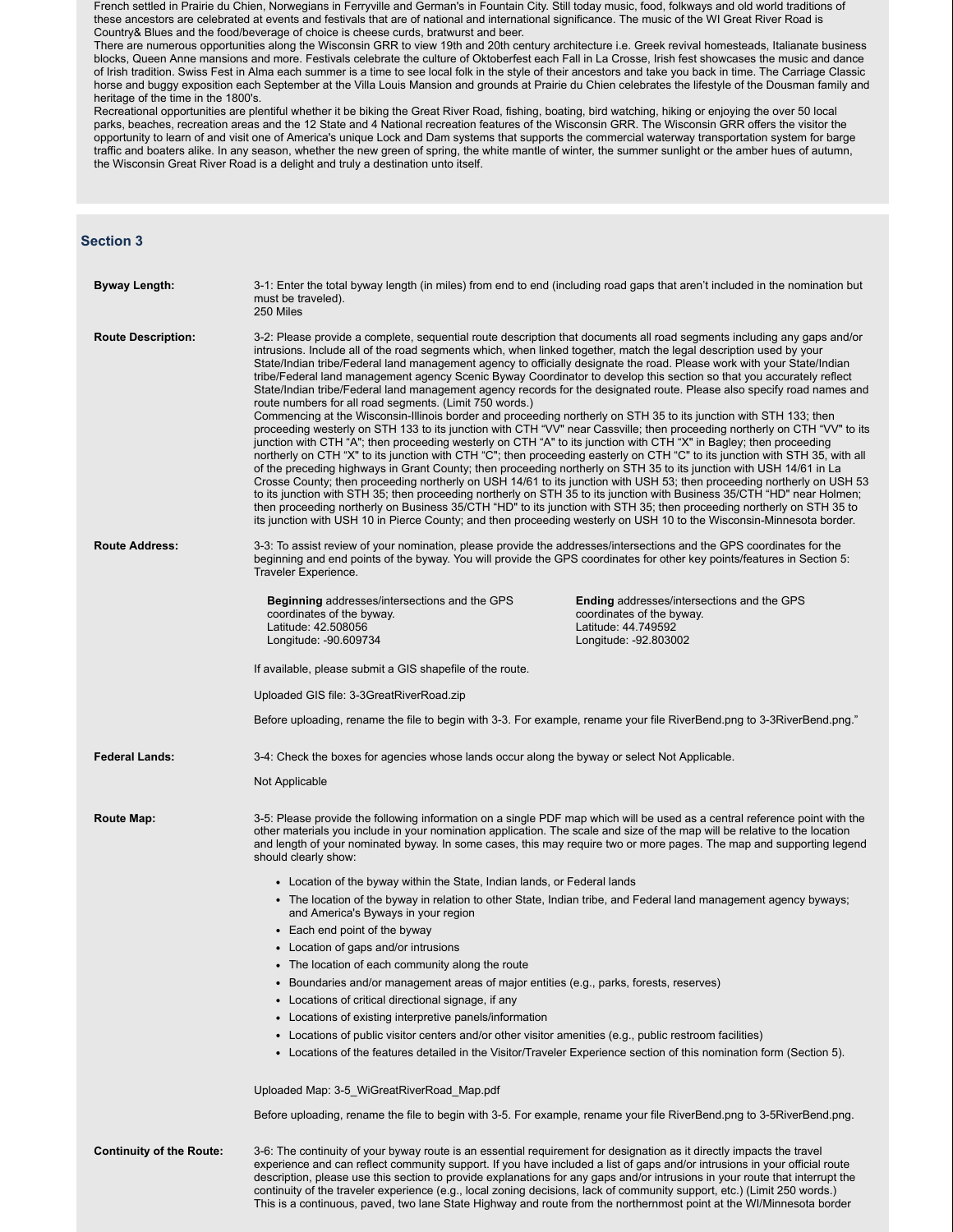|                               | Minneapolis, MN/Prescott, WI to the southernmost point at Kieler, WI/Ilinois border. The grade on the State Highway 35 is<br>accessible for all vehicles including tour buses.                                                                                                                                                                                                                                                                                                                                                                                                                                                                                                                                                                                                                                                                                                                                                                                                                                                                                                                                                                                                                                                                                                                                                                                                                                                                                                                                                                                                                                                                                                                                                                                                                                                                                                                                                                                                                                                                                                                                                                                            |
|-------------------------------|---------------------------------------------------------------------------------------------------------------------------------------------------------------------------------------------------------------------------------------------------------------------------------------------------------------------------------------------------------------------------------------------------------------------------------------------------------------------------------------------------------------------------------------------------------------------------------------------------------------------------------------------------------------------------------------------------------------------------------------------------------------------------------------------------------------------------------------------------------------------------------------------------------------------------------------------------------------------------------------------------------------------------------------------------------------------------------------------------------------------------------------------------------------------------------------------------------------------------------------------------------------------------------------------------------------------------------------------------------------------------------------------------------------------------------------------------------------------------------------------------------------------------------------------------------------------------------------------------------------------------------------------------------------------------------------------------------------------------------------------------------------------------------------------------------------------------------------------------------------------------------------------------------------------------------------------------------------------------------------------------------------------------------------------------------------------------------------------------------------------------------------------------------------------------|
| Nomination by Indian          | 3-7: If this nomination is being submitted for consideration by an <i>Indian tribe</i> , please answer the following questions:                                                                                                                                                                                                                                                                                                                                                                                                                                                                                                                                                                                                                                                                                                                                                                                                                                                                                                                                                                                                                                                                                                                                                                                                                                                                                                                                                                                                                                                                                                                                                                                                                                                                                                                                                                                                                                                                                                                                                                                                                                           |
| Tribes:                       | 1. Title 23, United States Code (USC), Section 162(a)(3)(B) allows nomination by Indian tribes only if a Federal land<br>management agency (other than the Bureau of Indian Affairs), a State, or a political subdivision of a State does not<br>have jurisdiction over the road or responsibility for managing the road. Briefly discuss who has jurisdiction over the<br>road and who manages the road. (Limit 200 words.)<br>2. Section 162(a)(3)(C) requires that Indian tribes maintain the safety and quality of roads nominated. Discuss how the                                                                                                                                                                                                                                                                                                                                                                                                                                                                                                                                                                                                                                                                                                                                                                                                                                                                                                                                                                                                                                                                                                                                                                                                                                                                                                                                                                                                                                                                                                                                                                                                                   |
|                               | tribe will maintain the safety and quality of the road. (Limit 200 words.)                                                                                                                                                                                                                                                                                                                                                                                                                                                                                                                                                                                                                                                                                                                                                                                                                                                                                                                                                                                                                                                                                                                                                                                                                                                                                                                                                                                                                                                                                                                                                                                                                                                                                                                                                                                                                                                                                                                                                                                                                                                                                                |
| <b>Section 4</b>              |                                                                                                                                                                                                                                                                                                                                                                                                                                                                                                                                                                                                                                                                                                                                                                                                                                                                                                                                                                                                                                                                                                                                                                                                                                                                                                                                                                                                                                                                                                                                                                                                                                                                                                                                                                                                                                                                                                                                                                                                                                                                                                                                                                           |
| <b>Vehicle Accommodation:</b> | 4-1: Confirm that two-wheel-drive passenger vehicles are accommodated along the entire route, and describe how this is<br>facilitated if segments of the road are not paved. (Limit 150 words.)<br>The entire byway is paved and carries two full travel lanes of traffic. Although most of the byway has pavement width of 24<br>feet or more, there are some sections that are narrower. The narrowest has 20-feet of pavement but is less than one mile<br>in length. Many small bridges span the many creeks and streams that feed into the Mississippi River. Most of these<br>structures have a clear roadway width of 36-feet or more, but there are several that have a clear roadway width between<br>24 and 28-feet. Even these short, narrow sections allow for two full travel lanes without restrictions. As such, the WIGRR<br>allows a range of vehicle sizes, including two-wheel-drive passenger vehicles.                                                                                                                                                                                                                                                                                                                                                                                                                                                                                                                                                                                                                                                                                                                                                                                                                                                                                                                                                                                                                                                                                                                                                                                                                                               |
|                               | 4-2: Describe the accommodation of bicycle and pedestrian travel, including crossings, along the byway. If non-applicable,<br>indicate N/A. (Limit 150 words.)<br>The byway is substantially rural in nature. To accommodate bicycles and pedestrians in these rural areas, shoulders<br>(paved and unpaved) are provided where feasible. Due to the steep bluffs, railroad lines and river valleys that create<br>narrow corridors in some areas, the shoulders are nearly non-existent, but most range between five and ten feet wide.                                                                                                                                                                                                                                                                                                                                                                                                                                                                                                                                                                                                                                                                                                                                                                                                                                                                                                                                                                                                                                                                                                                                                                                                                                                                                                                                                                                                                                                                                                                                                                                                                                  |
|                               | The Mississippi River Trail (MRT) is a designated bicycle route that mostly follows the byway. The MRT creates a<br>consistent connection between these rural areas and the urban areas that are scattered along the byway.                                                                                                                                                                                                                                                                                                                                                                                                                                                                                                                                                                                                                                                                                                                                                                                                                                                                                                                                                                                                                                                                                                                                                                                                                                                                                                                                                                                                                                                                                                                                                                                                                                                                                                                                                                                                                                                                                                                                               |
|                               | In the urban, sub-urban and urban transitional areas there are segments of separated multi-use paths, designated bicycle<br>lanes, sidewalks and adjacent/parallel low volume streets that provide bicycle and pedestrian accommodations.                                                                                                                                                                                                                                                                                                                                                                                                                                                                                                                                                                                                                                                                                                                                                                                                                                                                                                                                                                                                                                                                                                                                                                                                                                                                                                                                                                                                                                                                                                                                                                                                                                                                                                                                                                                                                                                                                                                                 |
|                               | There are crossings provided in all urban areas. Some crossings are normal marked crosswalks, but many others are<br>enhanced by high visibility pavement marking, signing, lighting and signals.                                                                                                                                                                                                                                                                                                                                                                                                                                                                                                                                                                                                                                                                                                                                                                                                                                                                                                                                                                                                                                                                                                                                                                                                                                                                                                                                                                                                                                                                                                                                                                                                                                                                                                                                                                                                                                                                                                                                                                         |
|                               | 4-3: For the All-American Roads designation, discuss the accommodation of conventional tour buses along the route.<br>(Limit 150 words.)<br>The Wisconsin Great River Road is much more than a paved, two-lane roadway that a conventional tour bus can drive.                                                                                                                                                                                                                                                                                                                                                                                                                                                                                                                                                                                                                                                                                                                                                                                                                                                                                                                                                                                                                                                                                                                                                                                                                                                                                                                                                                                                                                                                                                                                                                                                                                                                                                                                                                                                                                                                                                            |
|                               | Many, frequently spaced locations provide tour bus occupants opportunities to experience the historical, cultural and<br>scenic views of the Mississippi River Valley. These sizeable roadside facilities include dozens of scenic overlooks,<br>historical markers and interpretive centers with accompanying parking lots or pull-outs that can easily accommodate<br>multiple buses at most sites. Between these roadside facilities and the regularly located cities, villages and towns, you are<br>never much more than a half hour from the next potential stop.                                                                                                                                                                                                                                                                                                                                                                                                                                                                                                                                                                                                                                                                                                                                                                                                                                                                                                                                                                                                                                                                                                                                                                                                                                                                                                                                                                                                                                                                                                                                                                                                   |
|                               | Two commercial tour bus companies, Circle Wisconsin and Leisure Group Travel, currently highlight the Wisconsin Great<br>River Road on their "Mississippi River Valley and Beyond" and "Wisconsin's Great River Road" tours.                                                                                                                                                                                                                                                                                                                                                                                                                                                                                                                                                                                                                                                                                                                                                                                                                                                                                                                                                                                                                                                                                                                                                                                                                                                                                                                                                                                                                                                                                                                                                                                                                                                                                                                                                                                                                                                                                                                                              |
| <b>Travel Restrictions</b>    | 4-4: Describe any restrictions to the types of vehicles that are allowed along the route. If non-applicable, indicate N/A.                                                                                                                                                                                                                                                                                                                                                                                                                                                                                                                                                                                                                                                                                                                                                                                                                                                                                                                                                                                                                                                                                                                                                                                                                                                                                                                                                                                                                                                                                                                                                                                                                                                                                                                                                                                                                                                                                                                                                                                                                                                |
|                               | (Limit 150 words.)<br>There are no weight, width or vehicle type restrictions on any segment of the byway, but for about two weeks of the year.<br>During that two week span, generally in March, the harsh winters retreat and with that the frost comes out of the roadways.<br>A portion of the Great River Road is on the Grant County Highway system and to protect this infrastructure Grant County<br>post their highways at 25-tons during this time. This weight posting would only impact commercial trucking and shipping<br>movements for these 29-miles of the 250-mile byway and not the general byway traveler.                                                                                                                                                                                                                                                                                                                                                                                                                                                                                                                                                                                                                                                                                                                                                                                                                                                                                                                                                                                                                                                                                                                                                                                                                                                                                                                                                                                                                                                                                                                                            |
|                               | 4-5: Describe any seasonal closures or other restrictions along the route. If non-applicable, indicate N/A. (Limit 150<br>words.)<br>The Wisconsin Great River Road is accessible year around. There are seasonal closures of some facilities along the<br>byway. These seasonal closures include some of the scenic overlooks, pull-outs, parking lots, and restroom facilities.<br>These closures are generally between October and March.                                                                                                                                                                                                                                                                                                                                                                                                                                                                                                                                                                                                                                                                                                                                                                                                                                                                                                                                                                                                                                                                                                                                                                                                                                                                                                                                                                                                                                                                                                                                                                                                                                                                                                                              |
| Seasons:                      | 4-6: Describe the best time during the year to drive the byway and experience the Intrinsic Qualities identified in this<br>application (Limit 150 words.)<br>Winter, Spring, Summer, Fall - find a time to visit them all. Fall is a rich and wonderful time for folk festivals that celebrate<br>the culture of German Heritage – Oktoberfest La Crosse and Potosi Brewfest. Swiss Fest in Alma is a treat and Carriage<br>Classic in Prairie du Chien celebrates the French and English Culture of the 1800's. September - enjoy the lush Fall Colors<br>and take in the Fall Bird Migration. The Upper Mississippi River Flyway is alive and congested with birds flocking, ready to<br>depart south. Revel in spring & summertime with wines and cheese. Spend moments on a dock or sit at an open air patio<br>along the riverfront of historic Prescott and confluence of the St. Croix & Mississippi Rivers. Summer brings the wood-fired<br>pizza ranch to life in Trempealeau. Get a dinner box and sit in La Crosse- Riverside Park for Moon Tunes with friends.<br>Drive the Great River Road for Laura Ingalls Wilder, remembered in Pepin with Laura Days. Everyone is welcome – like<br>family - everywhere on the GRR.<br>4-7: Describe any travel concentrations or high seasons when byway visitors might be more likely to encounter crowds or<br>extra traffic (Limit 150 words.)<br>The GRR is a pleasure to drive at all seasons. January/February travel requires you to be alert to changing road<br>conditions from snow. Winter is a treat to see the best views of the region without foliage on the trees and shrubs. "High<br>Season" is Summer/Fall yet there are never "traffic jams" no matter what time of year you visit. Summer and Fall are<br>favorite travel times but with no big city style congestion. Spring brings an explosion of scents and views that herald the<br>awakening for forests, roadside bluffs and vistas. The Spring Bird Migration is underway with birds coming to this National<br>Mississippi River Flyway - their "interstate highway" reaching summer habitat and raising their young. Eagles are active |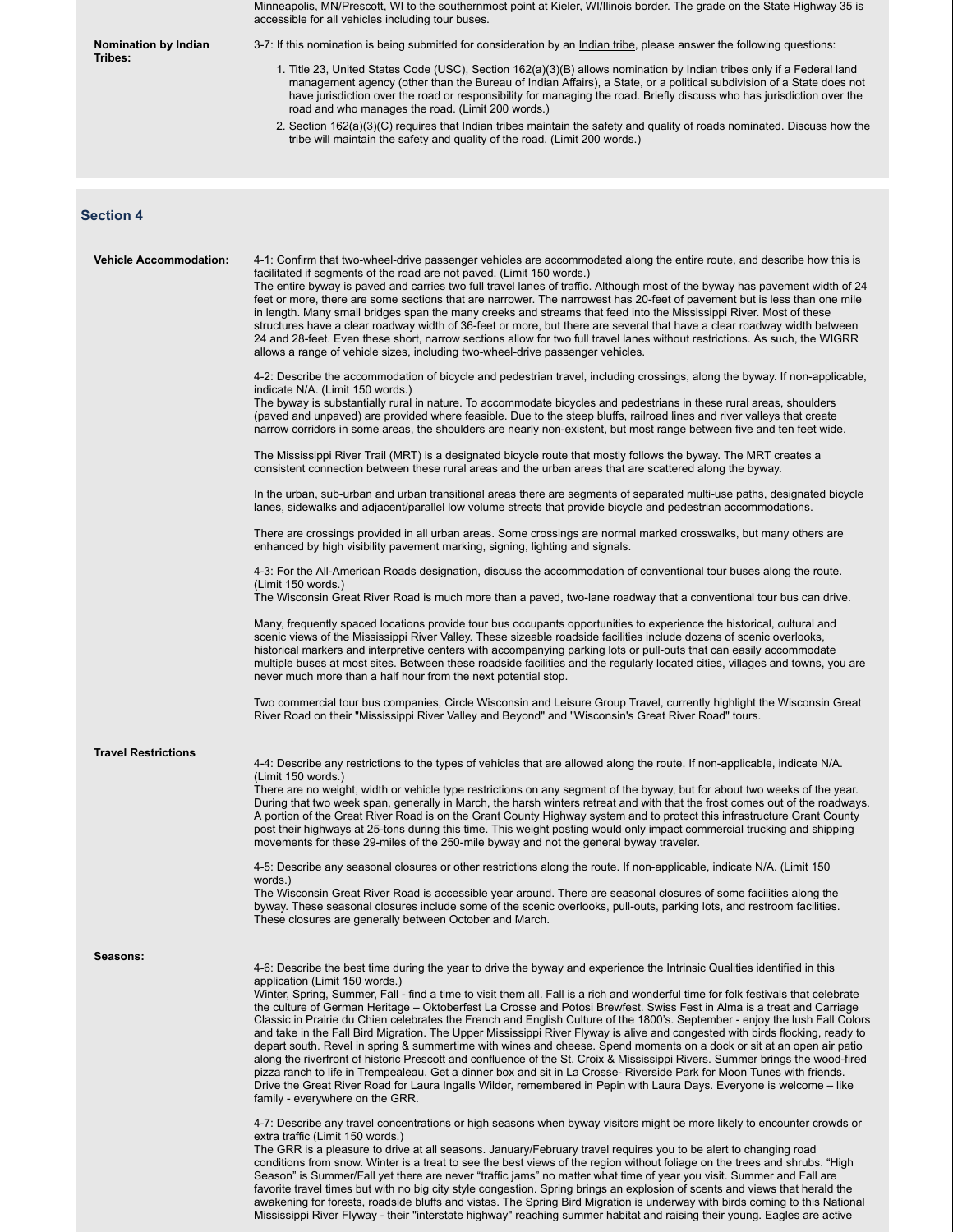and in abundance. Locals and visitors spend summertime enjoying the internationally known Mississippi River fishing, boating, camping and enjoying the islands and beaches, hiking, biking and taking in the festivals and events. . Fall Color bursts on the majestic bluffs bordering the River. This is hunting season and festival time for many communities. This is Harvest for farmlands and orchards. All seasons welcome travelers with the warm hospitality that gives comfort and makes memories.

### **Safety:**

4-8: Describe the key factors of your roadway that contribute to its safety for travelers (e.g. rumble strips, low speeds, lighting, guard rails, high friction surface treatments). (Limit 150 words.)

Most of the Great River Road is bordered by the Mississippi River on one side and the Mississippi River bluffs on the other. This requires the extensive use of guardrail and concrete barrier wall along most of the corridor. Five-foot paved shoulders have been standard for years. Since 2014, shoulder rumbles and centerline rumbles have been installed with every resurface project.

### **Section 5**

**Getting to the Byway:** 5-1: Using the table below, provide distance and driving time to the byway from at least two nearby large cities, gateway communities, airports, major roadways, or other locations that would be pertinent to the traveler (limit 5).

| Location        | Distance (miles)             | <b>Avg Driving Time (hours)</b> |
|-----------------|------------------------------|---------------------------------|
| Minneapolis, MN | 26 miles (to Prescott, WI)   | 0:28 (28 minutes)               |
| Madison, WI     | 137 miles (to La Crosse, WI) | $2:07$ (2 hours, 7 minutes)     |
| Rochester, MN   | 75 miles (to La Crosse, WI)  | $1:09$ (1 hour, 9 minutes)      |
| Chicago, IL     | 161 miles (to Kieler, WI)    | 2:45 (2 hours, 45 minutes)      |
| Dubuque, IA     | 11 miles (to Kieler, WI)     | $0:14$ (14 minutes)             |

**Traveler Services:** 5-2: Provide a short description of services and hours of operation at each public visitor/welcome center. (Limit 150 words.)

> There are two official Travel Wisconsin Welcome Centers including the Center on Interstate I-90/94 at the La Crosse/Minnesota border open year-round, 24/7, and staffed daily 8 am – 4:30 pm. The Travel Wisconsin Prairie du Chien/Iowa Welcome Center is open daily April 15 – Dec. 1 from 9 am – 4:30 pm and closes Dec. – April 14 annually. In addition, the Prescott Freedom Park Learning Center and Visitor Center is open year around from 9 am – 4:30 pm. The Kieler Welcome Center/Rest Area at the Wisconsin/Illinois/Iowa border is open year-round, 24/7, with full restroom facilities, hiking/walking trails and print information however it is not staffed. Most communities operate information services offices and staffed with volunteers with regular hours from Spring through October with varying hours of operation during winter months.

> 5-3: Describe any universal access accommodations to assist travelers of varying abilities. (Limit 150 words.) Roadway improvement projects strictly enforce American with Disabilities Act (ADA) standards and Public Right of Way Accessibility Guidelines (addition/upgrade of curb ramps for running slope, cross-slope, level landings, detectable warning fields). Some crosswalks include Rapid Rectangular Flashing Beacons and audible signals. Food/ fuel/lodging/roadside facilities provide handicapped parking, wheel chair access, elevators (including tactile and audio prompts), automated doors and other elements.

Facility renovation/new construction is regulated by ADA state/local building codes.

The WiGRR offers many ways to experience the WiGRR and the Mississippi River, with varying heights of displays, observation stations, and interactive opportunities, along with tactile, written and audio options. Many tours are guided and accommodate international language needs.

The 10-State Great River Road CMP includes as a Strategy: "Incorporate ADA-compliant accessibility in scoping, design, construction and maintenance of transportation infrastructure." CMP strategies also encourage the MRPC to improve promotion of the GRR and its intrinsic resources with ADA-compliant accessibility in the website/app/print materials.

5-4: Describe any gaps on the byway of 50 miles or more where no traveler services (food, fuel or restrooms) are available. (Limit 150 words.)

There are no gaps in the route for the entire 250 miles of State Hwy 35 – Wisconsin Great River Road National Scenic Byway. In fact, all travelers services are available at least every 30 miles, but most are available at a frequency less than 15 miles apart.

5-5: Does your byway include alternative fuel corridors, as defined under FHWA's Alternative Fuels Corridor Program?

no If yes, please list the corridor(s) and date(s) of designation, and discuss the fuel(s) accommodated. (Limit 150 words.)

There are no official Alternative Fuel Corridors on the WI Great River Road however there are alternative fuel stations available on or within 50 miles of various communities on the GRR. The GRR Corridor Map shows those sites.

**Wayfinding:** 5-6: Describe how travelers will know they are on the byway and list tools such as maps, signs and brochures. (Limit 150 words.)

> The universal logo for the GRR is the Pilot's Wheel emblem with the text "Wisconsin Great River Road" and as a National Scenic Byway, the emblem of America's Byways is also utilized wherever the Pilot's Wheel appears. The signage is located on wooden posts/poles at every intersection where a state highway or county road intersects with the GRR. A billboard sign is located westbound on Interstate I-90/94 that informs you are approaching the Wisconsin Great River Road. Logo signage of the Pilot Wheel and America's Byways alert you as you approach WIS 35 with directional arrows to direct you to the correct exit, depending on your route. Reassurance signage of the Pilot Wheel and sign appear on the GRR once you have turned onto the route. All maps of the GRR, website information and other materials use the Pilot Wheel logo and America's Byways logo to educate the traveler.

> 5-7: Please describe directional signage that currently exists that would help travelers access and navigate the byway as well as find their way back to major routes. If non-applicable, indicate N/A (Limit 150 words.) Directional signage using the Pilot Wheel Logo and Wisconsin Great River Road text plus America's Byways logo signage is located at every intersection of the WI GRR and state and county highways. There are approach signs and turn arrows. Once on the GRR, there are reassurance signs with the Pilot Wheel and signs with America's Byways logo.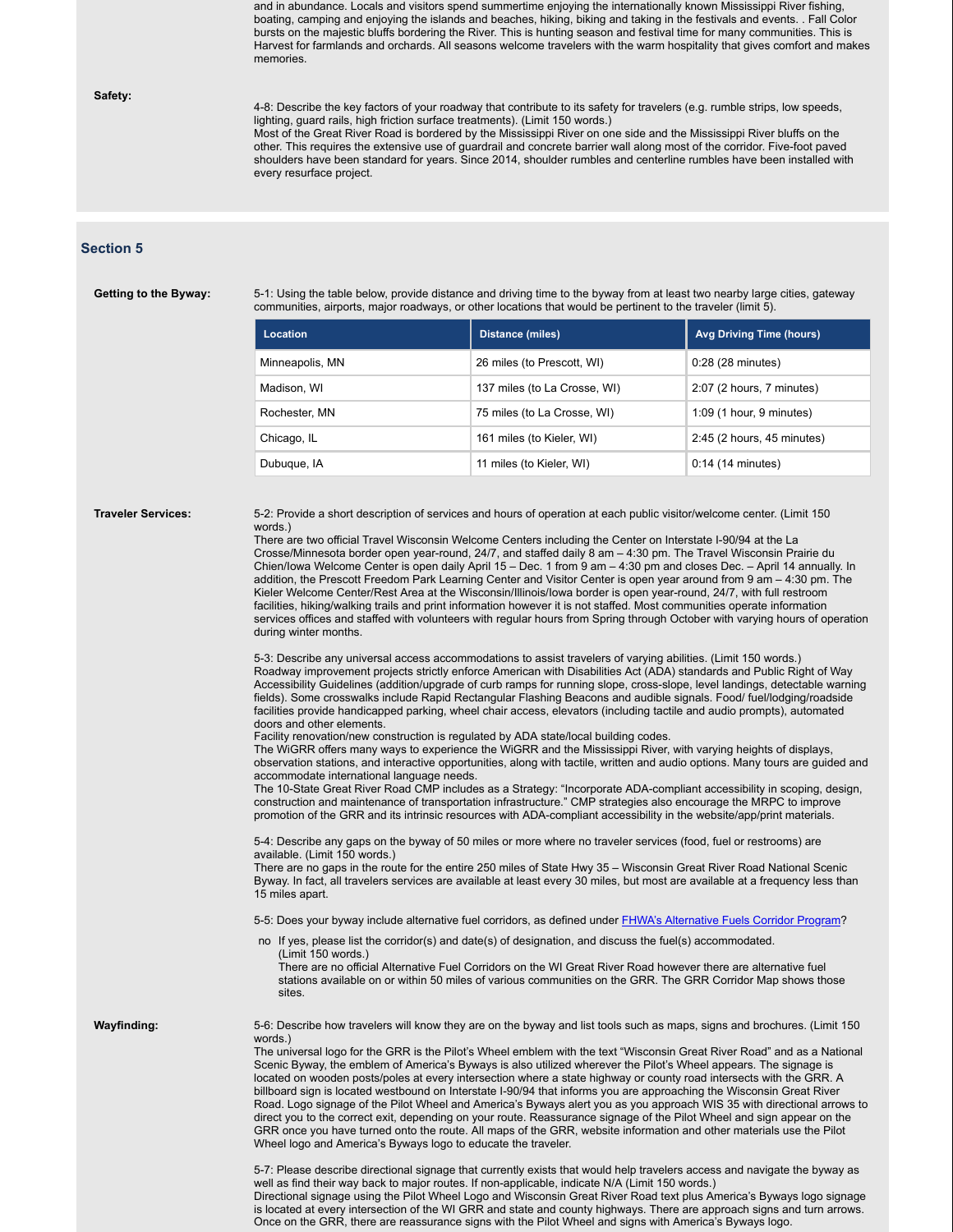**Evidence of Intrinsic Qualities:**

5-8: Identify up to 8 features (i.e., points of interest, sites or events) in sequential order along your byway that support the Intrinsic Qualities you have identified for nomination. Please keep in mind that the quality of your points of interest, sites or events and their connection to the byway's Intrinsic Quality(s) are more import than citing a large quantity of sites that aren't connected. If using events to support your byway's Intrinsic Quality(s), they must be particularly related to the byway travel experience or connect the byway traveler to the Intrinsic Quality(s) for which the byway is being nominated. For each feature, please include the following (Limit 500 words per feature):

- Name of the feature
- A description of what is found at the feature, and how the feature supports the Intrinsic Quality(s)
- Dates and/or times on which the feature is available for traveler visits
- Driving distance to the feature, and existing signage if the feature is not immediately adjacent to the road. Please ensure the feature is included in the Route Description and on the Route Map in Section 3: Route Information.
- If hiking, cycling, or walking is involved, the distance and degree of difficulty
- A photo highlighting how the feature supports the Intrinsic Quality. **Before uploading photos, rename the file to begin with the Feature Number. For example, for Feature 1, rename your file RiverBend.png to Feature1RiverBend.png.** For guidelines on submitting images and composing alternative text descriptions, please see our **Image Style Guide**.

### **Feature 1**

Feature name: F1 Upper Mississippi River National Wildlife Refuge

GPS coordinates: 43.927216 -91.282986

Describe the feature:

The 240,000 acres and over 261 Mississippi River miles comprise the Upper Mississippi River National Wildlife Refuge home to 33 Wisconsin communities, diverse populations of people with wildlife and heritage sites. Headquartered at N5727 County Z, Onalaska, WI 54650 –Brice Prairie Learning Center, the Refuge spans four states: Wisconsin, Minnesota, Iowa and Illinois. The confluence of the St. Croix River and Mississippi River marks the start of the Refuge for Wisconsin. Established in 1924 as a refuge for fish, wildlife and plants and a breeding ground for migratory birds, this is the land of our forefathers and explorers as well as our Native American tribes. It is a place where the culture embraces the adventurer, explorer, nature lover, and people of all kinds. It encompasses one of the largest blocks of floodplain habitat in the lower 48 states. Bordered by steep wooded bluffs that rise 100 to 600 feet above the river valley, the Mississippi River corridor and Refuge offer unmatched scenic beauty and productive fish and wildlife habitat in the heart of America.

The Refuge is open year-round with easy hiking trails at Brice Prairie Visitor Center and the GRR Interpretive Center-Genoa. The Refuge created an intensive visitor survey that showed 475,000 visitors a year enjoy the La Crosse District of the Refuge alone. The entire refuge sees over 1.6 million visitors annually (La Crosse District, Upper Mississippi River National Wildlife and Fish Refuge-NWR visitor survey 2012). State Parks within the Refuge such as Perrot, Merrick, and Wyalusing have hiking/biking trails and degree of difficulty is marked by signage. Driving distance will vary based on destination selected. The best time to visit depends on the activities of choice however Spring to late Fall are ideal. The history and culture at the Refuge is deep and rich. The influence of French explorers such as Nicholas Perrot, a trader and diplomat among the Native Americans is evident. Perrot established Ft. St. Antoine near Maiden Rock and moved to what is now Perrot State Park. Marquette and Joliet established Wisconsin's second oldest settlement as a fur trading center in the 1670's where Hercules Dousman built the Villa Louis Victorian Mansion now owned and operated by the Wisconsin State Historical Society. La Crosse became prominent for steamboats and a major port for transportation, logging, fur trading, fishing and clamming for buttons - fashion of the times.

Today, seven Great River Road Interpretive centers inform the public about the life in past times at GRR Visitor & Learning Center – Prescott, Riverside Museum – La Crosse, GRR Interpretive Center – Genoa, Villa Louis and Ft. Crawford – Prairie du Chien, Stonefield Historic Site – Cassville and Potosi Brewery and Museum – Potosi.

What is the best time to visit, please provide the start and end dates.

Start date: 1/1/2020 End date: 12/31/2020

Describe the driving distance and signage related to the feature.

There is 250 miles of WI Great River Road from Prescott to Kieler that takes you directly through the Upper Mississippi River Wildlife Refuge. Each attraction is signed and marked with directions from the Great River Road.

If hiking, walking, or cycling are involved, describe the difficulty.

The degree of difficulty will depend on where the traveler stops to view or experience the Refuge and engage in a specific activity. Generally, the access is easy walking, hiking, boating. Some hills can be a 7% grade for bicycling and the maps note that.

| File Name                                               | Image<br>owner                        | <b>Alternative text</b>                                                                                                                                                                                                                                                              | Image name                                           | <b>Photo</b><br>release |
|---------------------------------------------------------|---------------------------------------|--------------------------------------------------------------------------------------------------------------------------------------------------------------------------------------------------------------------------------------------------------------------------------------|------------------------------------------------------|-------------------------|
| F1a Lax District<br>Visitor Center<br>Entrance Sign.jpg | US Fish<br><b>Wildlife</b><br>Service | Welcome to the Upper Mississippi River Wildlife Refuge<br>and the 240,000 acres of river and bluff lands to explore.<br>The adventures are endless and places to explore are<br>abundant in all seasons of the year. This is The Driftless.                                          | Upper<br>Mississippi River<br><b>Wildlife Refuge</b> | <b>Yes</b>              |
| F1b Upper Miss.<br>Visitor Center.jpg                   | US Fish<br><b>Wildlife</b><br>Service | Brice Prairie Visitor Center is the Upper Mississippi River<br>Wildlife Center Headquarters. It is the place to see exhibits<br>of wildlife, trek over trails located on this restored prairie<br>and along the shores of Lake Onalaska.                                             | <b>Brice Prairie</b><br><b>FWL Visitor</b><br>Center | Yes                     |
| F1c Upper Miss.<br>Refuge Pool 8<br>USFWS.jpg           | US Fish<br>Wildlife<br>Service        | Get out and cruise on the churning Mississippi River,<br>especially in the Fall Season, to enjoy fishing and seeing<br>the soaring bluffs as these boaters are doing. Take in the<br>birds using the Mississippi River Flyway as their highway<br>south and to warm winter habitats. | Upper<br>Mississippi River<br><b>Wildlife Refuge</b> | Yes                     |

### **Feature 2**

Feature name: F2 Great River Road Visitor and Learning Center – Prescott

GPS coordinates: 44.751847 -92.78912

Describe the feature: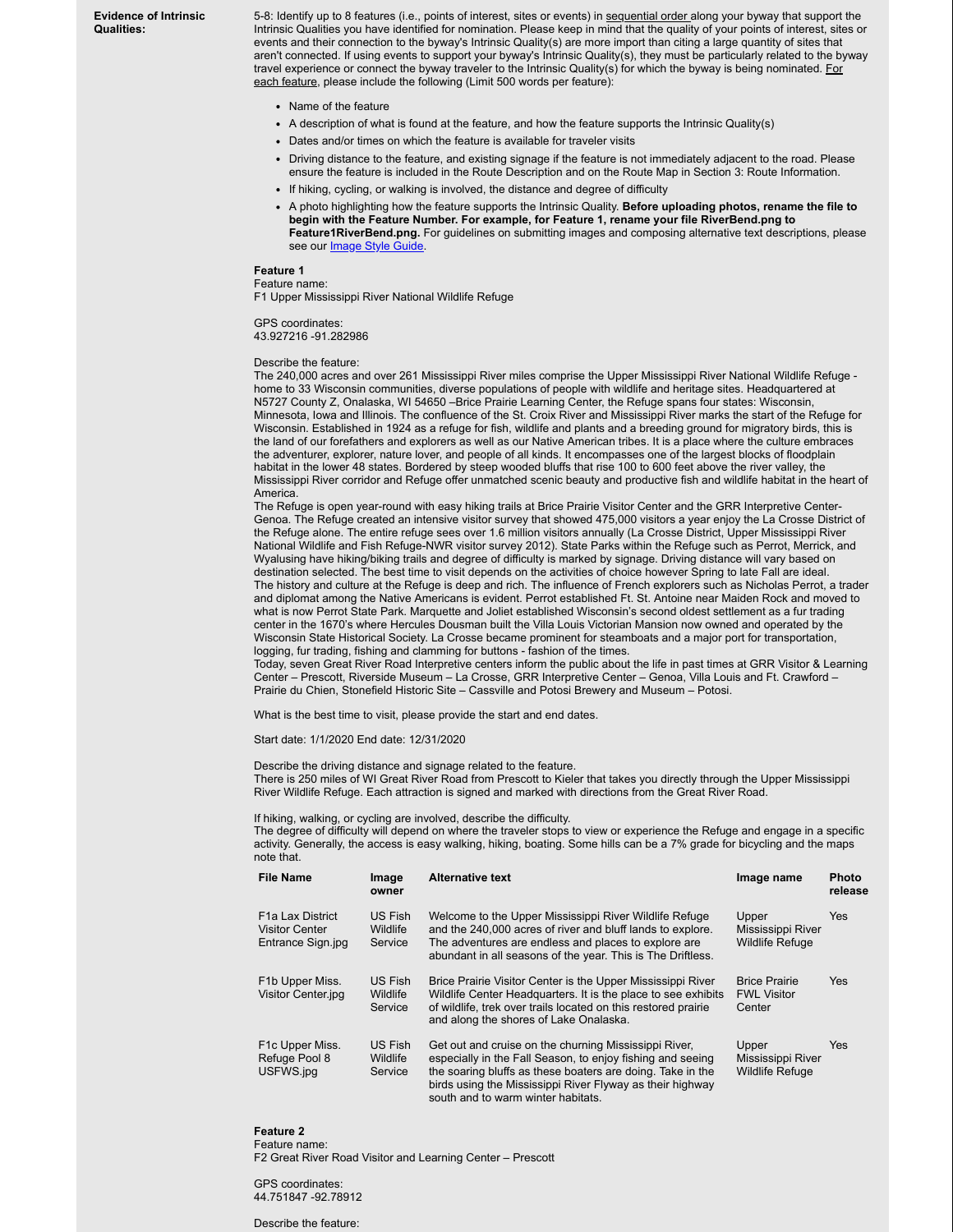This jewel of Prescott is a hub for culture, learning and exploring in addition to providing the welcome travelers receive when they walk through the door. It is open year-round with activities to delight in any season. Enjoy the butterfly garden at GRR Visitor and Learning Center. Walk the easy trails on this bluff overlooking the Mississippi River Valley and St. Croix or snowshoe in winter. This is where you engage with the Art Bench Project in Spring, Summer, Fall - a trail through 12 communities that is an adventure in outdoor art and a connection with nature. Each bench is created by youth and citizens. Take in the St. Croix Valley. Attend art exhibits and meet the artists to understand the way nature and outdoor life stimulates the senses and inspires creativity. Tour the art galleries of Prescott. Take in the music and picnic times of summer on the lawn at Freedom Park. Listen to the Classics and favorites like John Denver's "Country Roads". Cycles of all kinds ride the "road less traveled" – the GRR. This is where no one is a stranger and friends are everywhere.

What is the best time to visit, please provide the start and end dates.

Start date: 1/1/2020 End date: 12/31/2020

Describe the driving distance and signage related to the feature. Located at 200 Monroe Street, Prescott, WI 54021. One block from WI Hwy 35 GRR

If hiking, walking, or cycling are involved, describe the difficulty. All areas are level, easy walking and handicap accessible.

| <b>File Name</b>                            | Image<br>owner                             | <b>Alternative text</b>                                                                                                                 | Image name                                                 | <b>Photo</b><br>release |
|---------------------------------------------|--------------------------------------------|-----------------------------------------------------------------------------------------------------------------------------------------|------------------------------------------------------------|-------------------------|
| F <sub>2</sub> a Freedom<br>Park 7.jpg      | <b>GRR Visitor</b><br>& Learning<br>Center | Visitors enjoy standing on the patio to see the vista at the<br>Freedom Park Visitor and Learning Center                                | <b>Freedom Park-</b><br>Gateway to GRR                     | <b>Yes</b>              |
| F2bFreedompark GRR Visitor<br>$(1)$ .jpg    | & Learning<br>Center                       | The GRR Interpretive Center signage tells you about the<br>Visitor Center as you look ahead to the picnic area and<br>building entrance | <b>Visitor Center</b><br>Interpretive Sign<br>and Entrance | <b>Yes</b>              |
| F <sub>2c</sub><br>FreedomPark<br>$10$ .jpg | <b>GRR Visitor</b><br>& Learning<br>Center | Butterflies flit over the coneflowers of the gardens at the<br>entrance to the GRR Visitor and Learning Center -<br>Freedom Park        | <b>Butterfly Garden</b><br>and Entrance                    | <b>Yes</b>              |

**Feature 3** Feature name:

F3 Stockholm Art Festival, Flyway Film Festival & Community

GPS coordinates:

44.486933 -92.262195

Describe the feature:

The Flyway Film Festival (held at Maiden Rock, Stockholm, Alma & Pepin) and events like it attract people from Minneapolis/St. Paul to view productions created by film artists from all over the world. Wide Spot Performing Arts Center is home to live performances that entertain and enlighten.

The Stockholm Art Fair takes place the third weekend of each July, is in its 47th year and locates at Stockholm Village Park on the shores of Lake Pepin, hosting over 6000 visitors each year. The Fresh Art Tour happens each Spring and Fall with an organized trail of Artist Studios featured for visitors to discover, tour, shop and enjoy.

The Merchant community is vibrant and strong with Stockholm Pie & General Store a hub for the best pie ever. Swedish recipes are a foundation and fresh ingredients sparkle with each authentic food you sample. Shops like Hugga Bugga and Cultural Cloth stimulate and please the shopper with items locally made. Enjoy the tastes of local wines such as found at Maiden Rock Winery & Cidery or Villa Bellezza. This is a community "Artfully Authentic" – A small town with a big heart. This is the most charming village of 66 people you will find anywhere! Founded in 1851 by Swedish adventurer Erik Peterson when he climbed the bluff behind Stockholm and saw Lake Pepin before him, he declared this was an ideal place for a settlement. Two years later, he and his brother Jacob brought over a party of immigrants. In 1856, Stockholm was born. The village grew to a bustling 280 with 2 hardware stores, 3 general stores, and 2 blacksmith shops. The railroad came. The rural population dwindled during WW I and people headed for the big cities. After WWII, the population loss worsened. Starting in the 1970's, artists and urban outsiders started to trickle in. A new breed of entrepreneurs arrived, each attuned to the potential of this unique merchant community responsive to the melding of Swedish heritage, natural beauty, culture and the hum of artistic activity.

What is the best time to visit, please provide the start and end dates.

Start date: 3/1/2020 End date: 12/20/2020

Describe the driving distance and signage related to the feature. Located directly on the Great River Road which is the Main Street of this community.

If hiking, walking, or cycling are involved, describe the difficulty. N/A All on the level and accessible.

| <b>File Name</b>                                                     | Image<br>owner        | <b>Alternative text</b>                                                                                                                                                                                                                                                                                                                              | Image name                          | <b>Photo</b><br>release |
|----------------------------------------------------------------------|-----------------------|------------------------------------------------------------------------------------------------------------------------------------------------------------------------------------------------------------------------------------------------------------------------------------------------------------------------------------------------------|-------------------------------------|-------------------------|
| F <sub>3</sub> a Stockholm Pie<br>& General<br>Store.jpg             | Alan<br><b>Nugent</b> | Stockholm Pie and General Store is a must stop in a historic<br>building with huge windows and home made Swedish pies.<br>great coffee, gifts and surprises. You feel like family.                                                                                                                                                                   | Stockholm<br>Pie & General<br>Store | <b>Yes</b>              |
| F3b Flyway Film<br>Festival .jpg                                     | Andrew<br>Nussbaum    | The Flyway Film Festival theater made of red brick and white<br>clapboard construction with a gabled entrance is the<br>cornerstone of this event that that attracts people from<br>Minneapolis/St. Paul and the region. Film artists from all over<br>the world compete for awards and honors while their work is<br>showcased to a broad audience. | Flyway Film<br>Festival             | <b>Yes</b>              |
| F <sub>3</sub> c Abode Art<br>Gallery - Stockholm Nussbaum<br>tw.jpg | Andrew                | Abode Art Gallery on Stockholm's Main Street is located in a<br>warm historic building with big windows, much sunlight and<br>wonderful, stimulating art. It is a step back in time to enter this<br>shop and enjoy the collections of work from local artists.                                                                                      | Abode Art<br>Gallery                | <b>Yes</b>              |

**Feature 4**

Feature name:

F4 Historic Downtown Alma, Swiss Fest – Buena Vista Bluff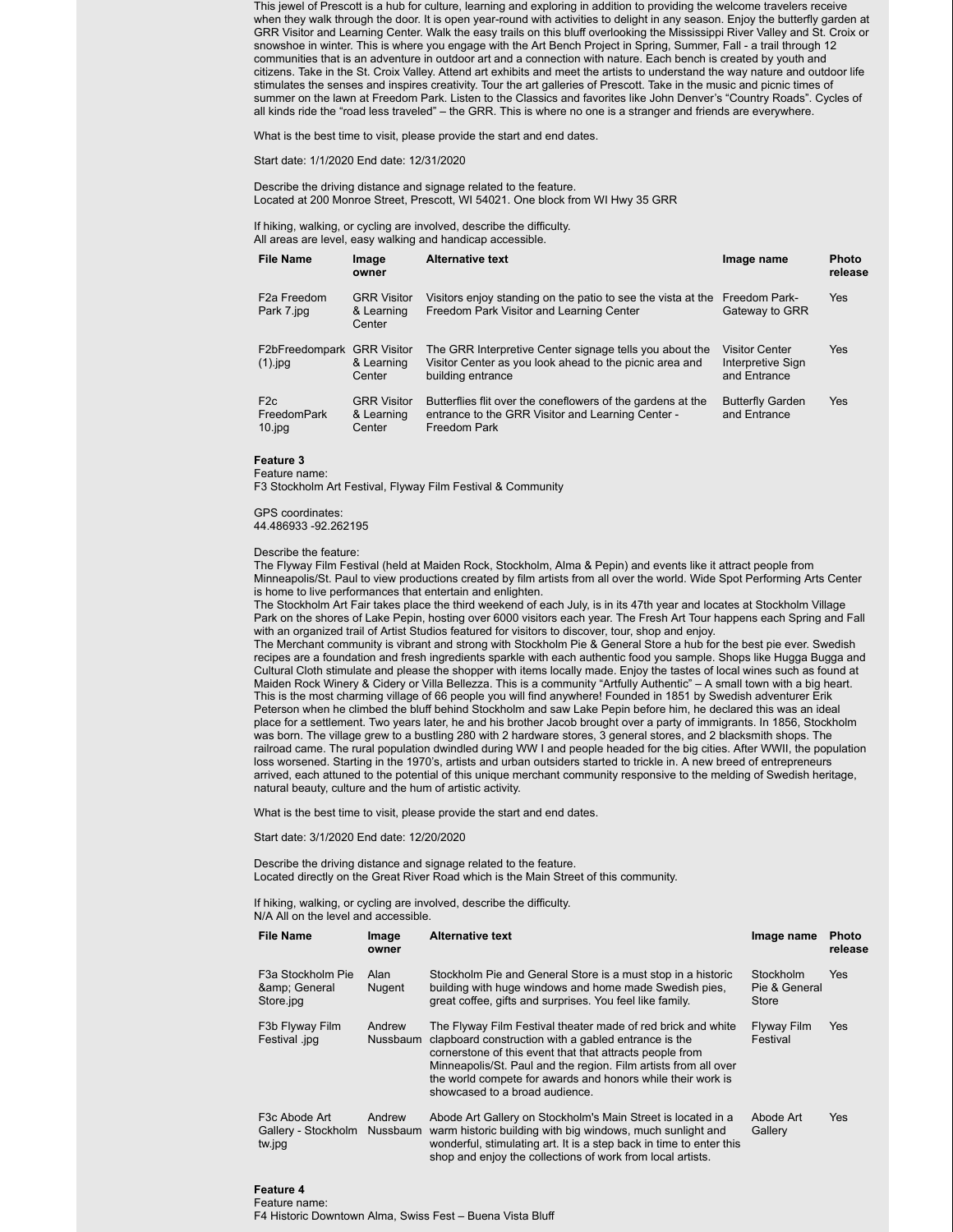### GPS coordinates: 44.343698 -91.928196

#### Describe the feature:

Swiss Heritage Days/Swiss Fest is a July tradition bringing over 5000 visitors annually to enjoy the customs of the Swiss Culture. Visitors and locals alike enjoy Swiss Alphorn music, art, food, events, and shop owners and community people dressed in Swiss attire, setting the stage for fun. Wings Over Alma is the Welcome/Visitor Center where Mississippi River Flyway with events like "Bird is the Word" are celebrated each May and mini-train trips are offered to Tiffany Bottoms State Natural Area. Attend "Fire in the Shrine", a June a Renaissance Festival event and reenactment of Medieval times. Art Exhibits happen all year and live performances at Big River Theater are enjoyed. Flyway Film Festival in September involves Alma, Stockholm, Pepin and Maiden Rock. Take in sidewalk sales. Have coffee and pastry from the bakery. Sample Seven Hawks Wines or stay at one of their cottages, lodges or suites located on the bluffs of the Mississippi. Do the Open House at Lock & Dam #4. Life the "old fashioned way" is a way of life in all seasons especially the Holidays. Christmas in Alma, the Christmas Home Tour and Church Bazaars plus special holiday sales in the shops help you slow down and take in a slice of life – Alma.

In 1982, 346 acres and over 200 buildings were included in the designation of the City of Alma as a National Historic District (#82000631) when placed on the National Register of Historic Places (NRHP). Originally known as Twelve Mile Bluff, Alma was initially named by riverboat pilots for a prominent rock formation located on the bluff. This is now Buena Vista Bluff Overlook & Park with an iconic panoramic view – a must stop. It was visible from the mouth of the Chippewa River twelve miles to the north. In 1848 Victor Probst and John Waecker arrived to cut firewood as fuel for the steamboats that passed their way. These first Swiss immigrant settlers in Alma, were soon followed by German, Norwegian and other Europeans. Alma was renamed in the mid-1850 for a Russian river, and is built on an Indian trail along the river that is 2 blocks wide, 7 miles long and squeezed between the Mississippi River and the bluffs.

What is the best time to visit, please provide the start and end dates.

Start date: 3/1/2020 End date: 12/13/2020

Describe the driving distance and signage related to the feature. N/A Located directly on the WI GRR which is the Main Street of the community. Signage provides directions and is easy to see.

If hiking, walking, or cycling are involved, describe the difficulty.

Easy walking. Cycling and bicycle routes vary and can be steep when off the GRR.

| <b>File Name</b>                               | Image<br>owner      | <b>Alternative text</b>                                                                                                                                                                                                                                                                                                                                   | Image name                                 | <b>Photo</b><br>release |
|------------------------------------------------|---------------------|-----------------------------------------------------------------------------------------------------------------------------------------------------------------------------------------------------------------------------------------------------------------------------------------------------------------------------------------------------------|--------------------------------------------|-------------------------|
| F4a Buena Vista<br>Overlook-River.<br>Alma.JPG | Sherry<br>Quamme    | Buena Vista Overlook in Alma is a city park with a stunning<br>overlook of the Mississippi River, hiking, and a picnic area.<br>Largest natural balcony overlooking the Mississippi River.<br>Visitors can enjoy watching barges traveling up the river and<br>locking through Lock & Dam #4, along with views of the sand<br>islands and backwater areas | Buena Vista<br>Overlook and<br>Park        | <b>Yes</b>              |
| F4b-Alma- Swiss<br>Days .png                   | Travel<br>Wisconsin | The Swiss Alphorn is music to the ears played by these two<br>ladies costumed in traditional Swiss garments from the<br>historic downtown.                                                                                                                                                                                                                | Swiss<br>Alphorns-<br>music to the<br>ears | <b>Yes</b>              |
| F4c Historic<br>Downtown Alma<br>2.JPG         | Sherry<br>Quamme    | Sitting on a bench outside of great shops and eating ice<br>cream locally made is a great way to enjoy the sunshine and<br>reset your energy meter. Art & Soul and the local ice cream<br>shop of Alma are part of the historic district for all to enjoy.                                                                                                | Alma Historic<br>District Shops            | <b>Yes</b>              |

**Feature 5**

Feature name:

F5 Perrot State Park/Trempealeau Mt., Lock & Dam # 6 - Trempealeau

GPS coordinates: 44.007640 -91.438443

#### Describe the feature:

Access to Perrot State Park, Trempealeau Mountain and the Great River Bike and Pedestrian Trail is yours in Trempealeau. Trempealeau Mountain is an island bluff where the Mississippi River narrows. There are easy canoeing and kayaking trails. Camp/hike/bike Perrot State Park and sense the Native American spirits from past Tribal Councils and sacred gatherings. Some earthwork mounds made by ancient Native American cultures can be found in the park. Interpretive signage introduces you to the culture and history, explaining what you are seeing and experiencing. Watch the barges and Big Ships "lock through" at Lock & Dam #6. Fish from shore or from the Fishing Barge. Have a Walnut burger at historic Trempealeau Hotel. Take in Reggae Fest on Main Street – Downtown in June. Elmaro Winery is like being in Tuscany. Wines of the season paired with Wisconsin cheese, Ecker's Orchard apples, great music and sunny days will warm your heart. Catfish Days over July 4 weekend is family and couples time. French fur traders were the first Europeans to enter this land, traveling by river. At the mouth of the Trempealeau River & confluence of the Mississippi, they found the bluff surrounded by water and called it La Montagne qui trempe a l'eau ("mountain steeped in water"). Trempealeau Mountain as a village became Trempealeau in 1854. Norwegians came here for cheap land and a better life. Part of the heritage is the 1953 historical marker commemorating the first 5 miles of the Great River Road project. This is also known as the Driftless Region. The Historic downtown is rich in the local customs and remember, this is "River Rat" country.

What is the best time to visit, please provide the start and end dates.

Start date: 3/1/2020 End date: 12/13/2020

Describe the driving distance and signage related to the feature. Directly on Wisconsin GRR. Signage shows short route to Perrot State Park and Lock & Dam #6 which is visible from GRR.

If hiking, walking, or cycling are involved, describe the difficulty. Trails vary in level of difficulty for hiking, biking, walking. Signage informs about level of challenge.

**owner**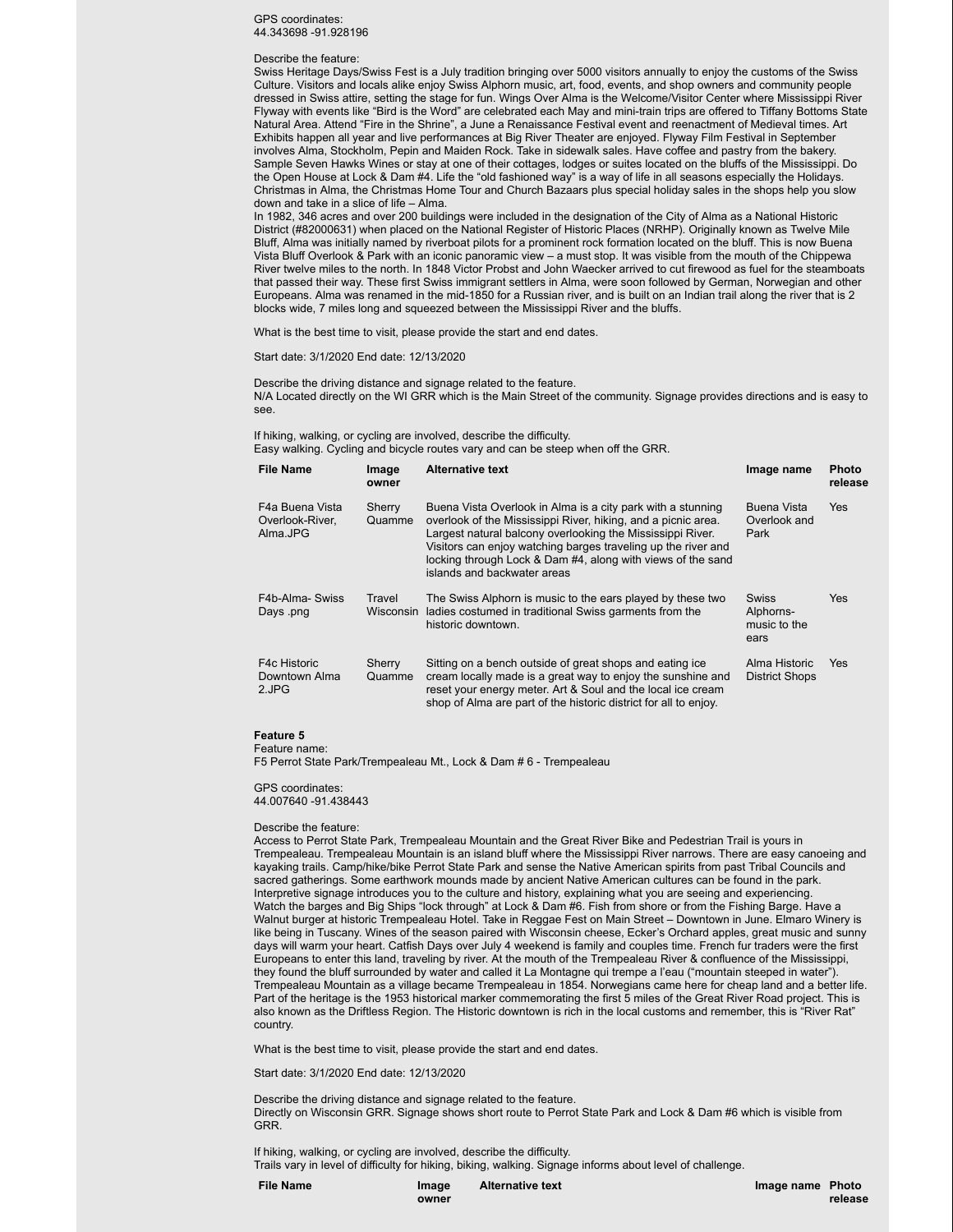| File Name                                                               | Image<br>owner     | <b>Alternative text</b>                                                                                                                                                                                                                                                                                                                                             | Image name                  | Photo<br>release |
|-------------------------------------------------------------------------|--------------------|---------------------------------------------------------------------------------------------------------------------------------------------------------------------------------------------------------------------------------------------------------------------------------------------------------------------------------------------------------------------|-----------------------------|------------------|
| F5a Landscape Bluffs and<br>Lake at Perrot State Park 2<br>$(1)$ tw.jpg | Andrew<br>Nussbaum | Perrot State Park is a place for the visitor to hike.<br>bike, kayak and explore this vast area and connect<br>with nature in new ways. Travel to Trempealeau<br>Mountain and walk the trails of the forefathers and<br>Native Americans just as they did when visiting this<br>sacred place.                                                                       | <b>Perrot State</b><br>Park | Yes              |
| F5b Mississippi River Lock<br>& Dam #6 Downtown<br>Trempealeau tw.jpg   | Andrew<br>Nussbaum | Lock and Dam #6 is operated by the US Army Corps<br>of Engineers and is located on the Mississippi River<br>and GRR in Trempealeau. It is a great place to fish<br>plus you can tour the facility to see how it works in<br>controlling the water level of the Mighty Mississippi<br>River. It is vital to barge traffic and commerce on this<br>national waterway. | Lock & Dam<br>Number 6      | <b>Yes</b>       |
| F5c Downtown Trempealeau<br>2 tw.jpg                                    | Andrew<br>Nussbaum | Downtown Trempealeau is the gateway to Perrot<br>State Park, Lock & Dam Number 6, fishing access to<br>the Mississippi River. It is the heart of the music<br>scene of the region and where you find<br>walnutburgers at the Trempealeau Hotel.                                                                                                                     | Downtown<br>Trempealeau     | Yes              |

**Feature 6**

Feature name:

F6 Grandad Bluff, Riverfest, Oktoberfest, Paddleboats & Historic La Crosse

GPS coordinates: 43.8009435 -91.251945

#### Describe the feature:

La Crosse – the largest city on the Great River Road, home to Grandad Bluff Park, offers iconic panoramic views of the Mississippi River Valley. See the bluffs of Wisconsin, Minnesota and Iowa from this vantage point. Look to the shoreline and view a paddleboat docked by Riverside Park and barges bringing grain and commodities to St. Paul or downstream to ports at St. Louis and New Orleans. See the pleasure boats navigating the river and docked on nearby islands. Eagles soar. This is "The Driftless". Outdoor recreation is abundant with bike and hiking trails, hunting and fishing and canoe and kayak trails.

Downtown La Crosse is on the National Register of Historic Places (#94001064). Summer brings Riverfest at Riverside Park on July 4 weekend, so get ready for awesome entertainment, food and beverages! Deep fried cheese curds are a must. Freedom Fest, Midwest Banjo Fest, Irish Fest and Winter Rec Fest show La Crosse as a happening place. Oktoberfest is a tradition of Fall with over 150,000 revelers, tripling the city's population. The German Polka lives, steins are raised, and the Golden Keg is tapped every Oktoberfest for the multi-day celebration, drawing international guests and attention. This 4-day event turns 47 years old in 2020. The region will be rocking starting with the Maple Leaf parade, ceremonies at the Oktoberfest Grounds, crowning of the Fest Master and Mrs. Oktoberfest, Lederhosen Games, and bratwurst that never runs out.

This is a college town with University of Wisconsin-La Crosse, Viterbo University and Western Technical College. Education, research and strong support services for students is a foundation. The arts are celebrated with performing arts theaters at both Viterbo and UW-La Crosse. Sports are big and Veterans Memorial Stadium on the UW-La Crosse Campus is home to the Eagles football team plus serves as a venue for many other events. Take in The Loggers Minor League Baseball team at Copeland Park. La Crosse is also a Medical Center Community with the Mayo Clinic Health System and Gunderson Healthcare both located here as major health services providers.

La Crosse is brimming with fine dining, boutique hotels such as The Charmant or The Chateau, B & B's, craft breweries – like Pearl Street Brewery, distilleries, culture and arts. La Crosse has over 30 active arts organizations. The La Crosse Center is a major theater, convention, arena and event center under expansion. The Pump House Regional Arts Center hosts visual arts exhibits throughout the year plus its own series of jazz, folk and blues performers. The La Crosse Symphony is the city's regional orchestra and the La Crosse Community Theater has won both regional and national acclaim. Another art venue is The Weber Center for the Preforming Arts, located on the GRR, bringing live performances to the region. Moon Tunes in Riverside Park on the outdoor stage is for enjoying summertime concerts and picnics for free featuring local musicians and great vibes. Tour the historic Victorian mansions of Cass Street and the downtown shopping district within walking distance of Riverside Park. Steamboats dock here in summer bringing guests who disembark and enjoy shopping and dining at this ideal port and neighborhood. This is the Coulee Region (a French term) – so named because of rugged high ridges and narrow valleys.

What is the best time to visit, please provide the start and end dates.

### Start date: 1/1/2020 End date: 12/31/2020

Describe the driving distance and signage related to the feature. Signage from WI GRR to Grandad Bluff provides direction from the GRR to the Overlook above La Crosse which is a 3 mile drive. Riverfest and Oktoberfest are held in the Historic Downtown on the waterfront and 3 blocks from the WI GRR with directional signage to mark the route.

If hiking, walking, or cycling are involved, describe the difficulty.

Hiking trails at Grandad Bluff are marked and steep as are other hiking trails. Biking, walking routes are clearly marked and easy to navigate with signage for direction.

| <b>File Name</b>                             | Image<br>owner      | <b>Alternative text</b>                                                                                                                                                                                                                                                                              | Image name                 | <b>Photo</b><br>release |
|----------------------------------------------|---------------------|------------------------------------------------------------------------------------------------------------------------------------------------------------------------------------------------------------------------------------------------------------------------------------------------------|----------------------------|-------------------------|
| F6a Grandad Bluff<br>Park - La<br>Crosse.jpg | Travel<br>Wisconsin | Grandad Bluff Park and overlook is a unique bluff and point to<br>view the massive Mississippi River Valley in all directions. Gaze<br>out in all directions to see Iowa, Minnesota and Wisconsin.<br>Hike, bike or drive to this amazing destination where the views<br>reward you at every season. | Grandad Bluff Yes          |                         |
| F6b La Crosse -<br>Oktoberfest.jpg           | Travel<br>Wisconsin | People of all ages celebrate Oktoberfest in La Crosse with<br>dancing in the streets wearing their German lederhosen and<br>frocks to show their German Heritage. The Polka is the dance<br>enjoyed by most and cheers roar when the Golden keg of beer<br>is tapped.                                | Oktoberfest -<br>La Crosse | Yes                     |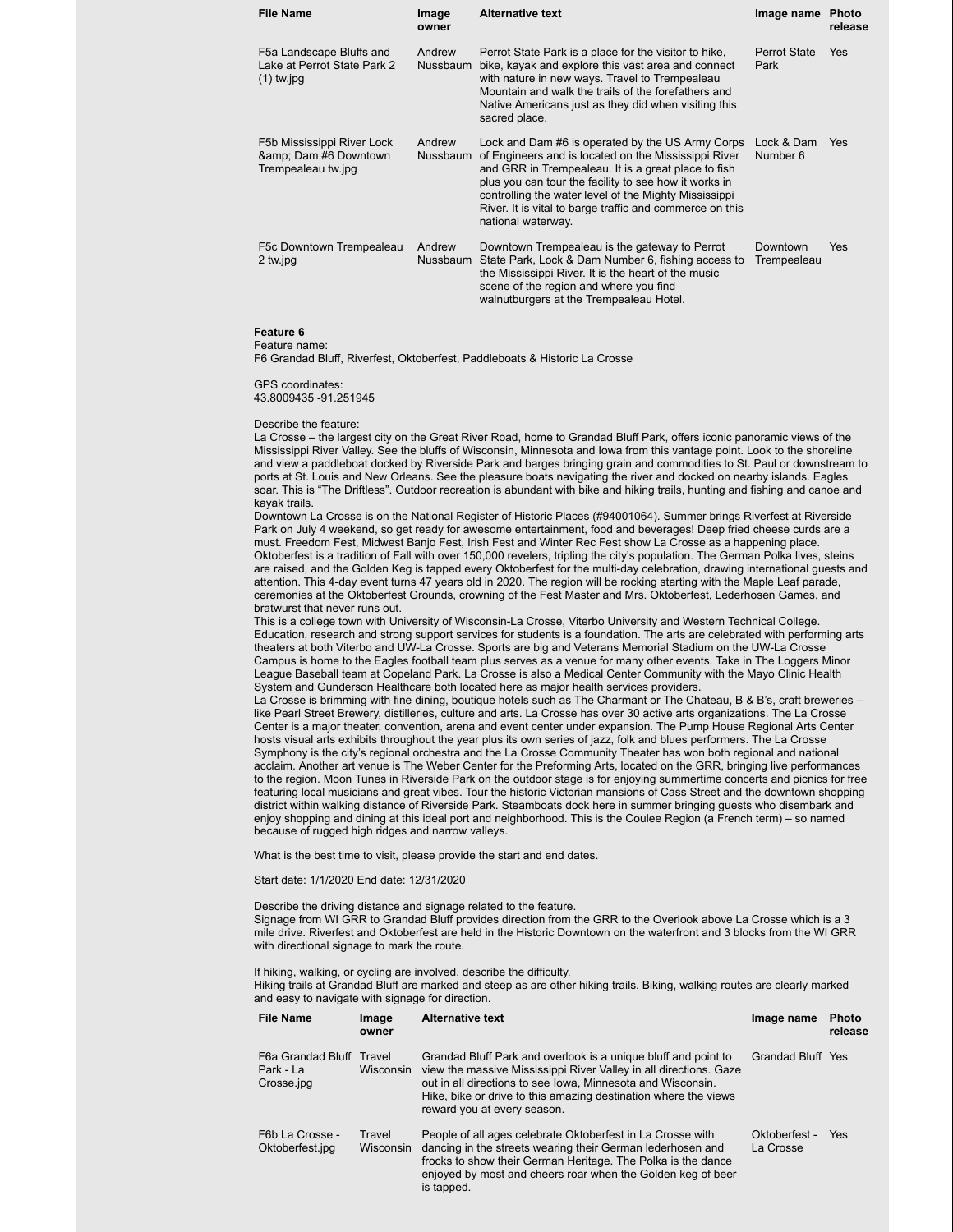| <b>File Name</b>                     | Image<br>owner | <b>Alternative text</b>                                                                                                                                                                                   | Image name                          | Photo<br>release |
|--------------------------------------|----------------|-----------------------------------------------------------------------------------------------------------------------------------------------------------------------------------------------------------|-------------------------------------|------------------|
| F6c Riverfest in<br>La Crosse tw.jpg | Andrew         | Paddle boats have returned to the docks of La Crosse and<br>Nussbaum Riverside Park. Riverfest is a celebration that brings vistors to<br>the historic downtown and port for the music, arts and culture. | Riverfest &<br>Historic<br>Downtown | Yes              |

### **Feature 7** Feature name:

F7 US National Fish Hatchery and Great River Road Interpretive Center – Genoa

GPS coordinates: 43.526018 -91.219224

### Describe the feature:

Located at S5631 State Hwy 35 (GRR), Genoa, 54632, the National Fish Hatchery and Great River Road Interpretive Center focuses on the recovery of endangered aquatic species, education and providing fish for area waters. The hatchery is open for tours during business hours 8 am – 3:30 pm and the Interpretive Center is open from 9 am – 4 pm daily. A boardwalk path takes visitors on a self-guided tour through a marsh with native plants, dragonflies, frogs and wildlife, easily seen.

The site is home to 20 ponds of varying size, specialized buildings for rearing fish and the GRR Interpretive Center, which is the core of the education mission. Tour the fish rearing buildings to see sturgeon eggs and hatched fingerlings as they grow to various sizes, getting ready for release into the rivers of the USA and Canada. Tag baby sturgeon so they can be tracked after release to follow them in their development and help with ongoing research. Propagation of the clam population is a specialty of the Genoa Fish Hatchery. Clam cages are built, baby clams are located with host fish and then moved to clam cages that get placed by divers in specific locations of the Mississippi, St. Croix and other specific rivers as a way to reintroduce and build the clam population. These are worker clams which filter the waters of every river in which they reside.

The GRR Interpretive Center opened to the public on June 1, 2018. It was built as a collaborative effort with the National Scenic Byways Program and the US Fish and Wildlife Service with the mission to educate and inform GRR travelers on the unique geography, natural history and local history of the region, while instilling a conservation message to the public. It has a "living roof" with native plantings to help insulate the structure. There are 3 levels in the building and a small theater. A bluff wall exhibit with bird mountings such as the American Bald Eagle and Peregrine Falcon show the natural habitat and local landscape. An interactive exhibit with changing content allows the user to search for information about the Great River Road, history and early culture of the region. Exhibits go beyond the story of the Hatchery, featuring significant histories of the area, including the pearl button industry and the Battle of Bad Axe - the final battle of the Black Hawk War. In April 2020 a new exhibit opened in the Center, documenting the history of the construction of Lock & Dam #8 – Genoa, a Works Progress Administration Program (WPA of the Depression Era).

What is the best time to visit, please provide the start and end dates.

Start date: 4/1/2020 End date: 12/13/2020

Describe the driving distance and signage related to the feature. Directly located on Wisconsin Great River Road

If hiking, walking, or cycling are involved, describe the difficulty. Easy walking, hiking on the property.

| <b>File Name</b>                                         | Image<br>owner   | <b>Alternative text</b>                                                                                                                                                                                                                                                                                       | Image name                                                 | <b>Photo</b><br>release |
|----------------------------------------------------------|------------------|---------------------------------------------------------------------------------------------------------------------------------------------------------------------------------------------------------------------------------------------------------------------------------------------------------------|------------------------------------------------------------|-------------------------|
| F7a Genoa GRR<br>Interpretive Center.jpg                 | Jerry<br>Weigel  | The Genoa Fish Hatchery Great River Road Interpretive<br>Center sits beautifully on the GRR and showcases<br>exhibits both inside and outside to inform about the<br>wildlife, landscape, Mississippi River, fishing resource and<br>history of the region.                                                   | Genoa Great<br><b>River Road</b><br>Interpretive<br>Center | Yes                     |
| F7b Genoa GRR<br>Interpretive Center -<br>Exhibits 2.JPG | Sherry<br>Quamme | The Welcome Exhibit at the GRR Interpretive Center<br>shows a full map of the WI GRR, Pilot Wheel emblem<br>and information that explains what the GRR is and why it<br>is important to our nation shown here with Congressman<br>Ron Kind who helped open the Center.                                        | Genoa Great<br>River Road<br>Interpretive<br>Center        | <b>Yes</b>              |
| F7c Genoa GRR<br>Interpretive Center -<br>Explore.jpg    | Sherry<br>Quamme | Outside exhibits at the Genoa GRR Interpretive Center<br>and Genoa Fish Hatchery offer grandparents and<br>grandchildren alike opportunities to use the boardwalk<br>out into the marsh, hear frogs, see waterbugs and other<br>wildlife for real, just as this grandpa and twin<br>granddaughters are doing. | Genoa Great<br><b>River Road</b><br>Interpretive<br>Center | Yes                     |

### **Feature 8**

Feature name:

F8 Lock & Dam #8 – Genoa Lock & Dam System

GPS coordinates: 43.570600 -91.229519

### Describe the feature:

The Upper Mississippi River is controlled by a series of lock and dams that manage water levels for navigation of the river. The Upper Mississippi River of Wisconsin freezes over by mid -December and thaws in mid -March, allowing towboat/barge traffic to operate once again. There are 8 Lock & Dam structures from the Minneapolis/St. Paul border to WI/Illinois border, all controlled and managed by the US Army Corps of Engineers. These dams pool the water behind them, making the river deep enough for large towboats (connected to the barges, pushing them up/down the river) to navigate. Towboats need a consistent nine-foot deep channel of water in order to navigate up and down the river. The locks thus form a "stairway for boats", raising or lowering them from one pool to the next as they go up or down the river. A towboat can push a maximum of 15 barges on the Upper Mississippi River. That is the equivalent of a convoy of 870 semitrucks or a train pulling 225 jumbo hopper-cars, a highly fuel efficient and environmentally friendly transport mode. The commercial towboats that navigate our nation's waterways transport bulk goods such as grain, coal, oil, chemicals, salt, cement, scrap metals and building materials.

Lock & Dam #8 located at 4405 Hwy 35 Genoa, WI 54632 is of special interest to national and international visitors wishing to get up close to a Lock & Dam that is heavily utilized, providing a robust visitor experience. There is a fenced and secure viewing area parallel to the chute where barge traffic and pleasure boats headed either north or south on the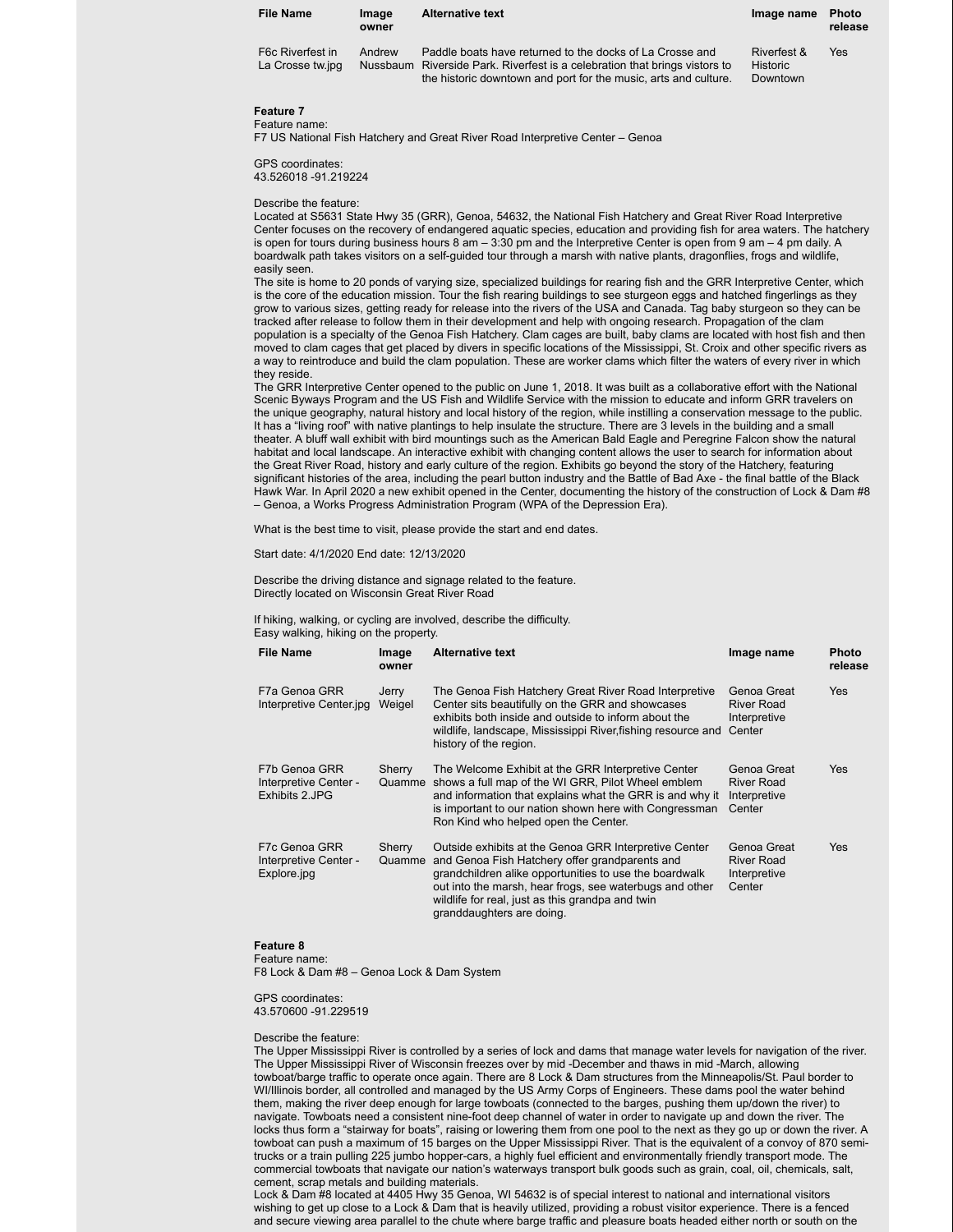Mississippi must travel to "lock through". There are public restroom facilities, picnic tables and benches. It is thrilling to talk with the crew members as they walk by and chat with guests on the balcony of excursion boats like the Mississippi Queen Paddle Boat moving through.

The U.S. Army Corps of Engineers (USACE) originally completed the facility in April 1937. This was a Depression Era project of the Works Progress Administration (WPA), initiated by the Roosevelt Administration. A navigation channel of 9 foot depth is maintained, allowing barges to transport their goods on the River. A lock accommodates barges with lengths of up to 500 feet, and typically moves over 16 million tons of cargo down the River annually. Today excursion paddle boats like The Delta Queen and Celebration Belle bring tourists to experience life on the river as in Mark Twain times. They lock through each of the locks to reach destinations like Prairie du Chien, La Crosse and Minneapolis/St. Paul, MN and south as far as the Port of New Orleans.

A popular recreational use of the waterway is fishing. People enjoy fishing from shore or boating over to the Clements Fishing Barge which is anchored to the side of an island south of Lock & Dam #8. Just raise a flag on the shore of Lock Dam #8 and a boat comes over to you, transporting you across the water to the barge.

What is the best time to visit, please provide the start and end dates.

Start date: 3/1/2020 End date: 12/1/2020

Describe the driving distance and signage related to the feature. Directly located on Wisconsin's Great River Road

If hiking, walking, or cycling are involved, describe the difficulty. All level and accessible.

| <b>File Name</b>                                               | Image<br>owner   | <b>Alternative text</b>                                                                                                                                                                                                                                                                                                                                | Image<br>name                 | <b>Photo</b><br>release |
|----------------------------------------------------------------|------------------|--------------------------------------------------------------------------------------------------------------------------------------------------------------------------------------------------------------------------------------------------------------------------------------------------------------------------------------------------------|-------------------------------|-------------------------|
| F8a Lock #8<br>Genoa.JPG                                       | Sherry<br>Quamme | Lock & Dam #8 is seen along the GRR at Genoa. The Lock spans<br>the Mississippi River to control the water depth and flow between<br>Pools 8 & 9, making it possible for large tow boats with 15 barges<br>to transport cargo.                                                                                                                         | Lock &<br>Dam #8              | <b>Yes</b>              |
| F8b Barge-Lock<br>8.JPG                                        | Sherry<br>Quamme | A towboat with 15 barges waits south of Lock #8 along the shore<br>of the Mississippi River to enter the chute and lock through on the<br>journey north to the Port of Minneapolis/St. Paul.                                                                                                                                                           | Lock &<br>Dam #8              | <b>Yes</b>              |
| <b>F8c Clements</b><br>Fishing Barge-Lock Quamme<br>$-8$ . jpg | Sherry           | The privately owned and operated Clements Fishing Barge is<br>located adjacent to Lock & Dam #8 and on the opposite side from<br>the GRR. It is a popular place for people of all ages who love to<br>fish and where one is likely to take home walleye, sunfish,<br>sturgeon, catfish and many more species with a catch big enough<br>to brag about. | Clements<br>Fishiing<br>Barge | Yes                     |

### **Feature 9**

Feature name: F9 Prairie du Chien, Historic community

GPS coordinates: 43.044116 -91.140534

### Describe the feature:

The Prairie du Chien Travel Wisconsin Welcome Center is the gateway to the community at 211 S. Main Street, open daily 9 a.m. – 5 pm from May 1 – Oct. 31 yearly and closed on weekends Nov. 1 – April 30. It is a hub for information about attractions, dining, lodging, riverboat cruises, events, festivals, State Parks, wineries, casinos and historic tours. Prairie du Chien is surrounded by rich farmland, numerous family farms and towering Mississippi River bluffs. The agricultural industry plays a key role in the thriving economy of this southwest region of Wisconsin. Organic Farming is strong. Outdoor recreation is a way of life.

Today, Prairie du Chien is a thriving community that loves their own Oktoberfest, St. Patrick's Day, July 4 Fireworks, Blues Fest, Summer Concert Series in Lawler Park and Pete's Hamburger Stand (open June to September on Blackhawk Ave). A new Performing Arts Theater has recently opened at the Prairie du Chien High School. Art galleries and restaurants featuring locally sourced food and beverages dot the downtown. The business community is vibrant with bakeries, coffee shops, the iconic Valley Fish Market and Cabela's/Bass Pro Shop to name a few. This is a place to remember just minutes from Wyalusing State Park, a National Archeological site.

Life on the River means good times biking or walking the routes that take you through St. Feriole Island and neighborhoods founded by the forefathers. The Sculpture Park in St. Feriole Island is located along the shore of the Mississippi River with life-sized bronze sculptures created by artist Florence Bird. Today, there are five sculptures: Chief Black Hawk, Dr. William Beaumont and son, Israel, a Victorian Lady, a voyager and Emma Big Bear (Native American and former resident – well known as a basket weaver). The park is open all year, free of charge.

Prairie du Chien has many properties on the National Register of Historic places. St. Feriole Island is home to the Historic Dousman House Hotel, restored and in use as an event venue, the Villa Louis, home of the Hercules Dousman family, built in the 1840's, The Brisbois Store and Fur Museum, Brisbois House – today operated as part of the Villa Louis, several other historic properties, and Lawler Park. A complete list of Prairie du Chien Historic Places is available on the https://www.prairieduchien.org/history/ website.

The story of Prairie du Chien, second oldest city/settlement in Wisconsin, reaches back to 1673 when Marquette and Jolliet came down the Wisconsin River and were the first Europeans entering the Upper Mississippi River. The name Prairie du Chien came from the French for Prairie of the Dog, an early Fox Native American Chief who lived on the prairie. French Canadians, engaged in the fur trade, settled on the island by the river. Each spring, fur traders and Native Americans met on the prairie to exchange furs for guns and other goods. Prairie du Chien was neutral territory: conflicting tribes had to set down their arms before attending the rendezvous. Gradually, the British took over much of the fur trade centered in Prairie du Chien. In the early 1800's, the Americans asserted their presence with the building of Fort Shelby. During the War of 1812, the British and Americans skirmished for control of the fort and the prairie. In July of 1814, the only battle of the war fought in Wisconsin, happened here and is known as The Battle of Prairie du Chien. The Fort was burned.

What is the best time to visit, please provide the start and end dates.

Start date: 3/1/2020 End date: 12/31/2020

Describe the driving distance and signage related to the feature. Directly located on Wisconsin's Great River Road. Signage provides direction to the Historic Downtown and venues.

If hiking, walking, or cycling are involved, describe the difficulty. All hiking walking and biking is on the level and easy to navigate.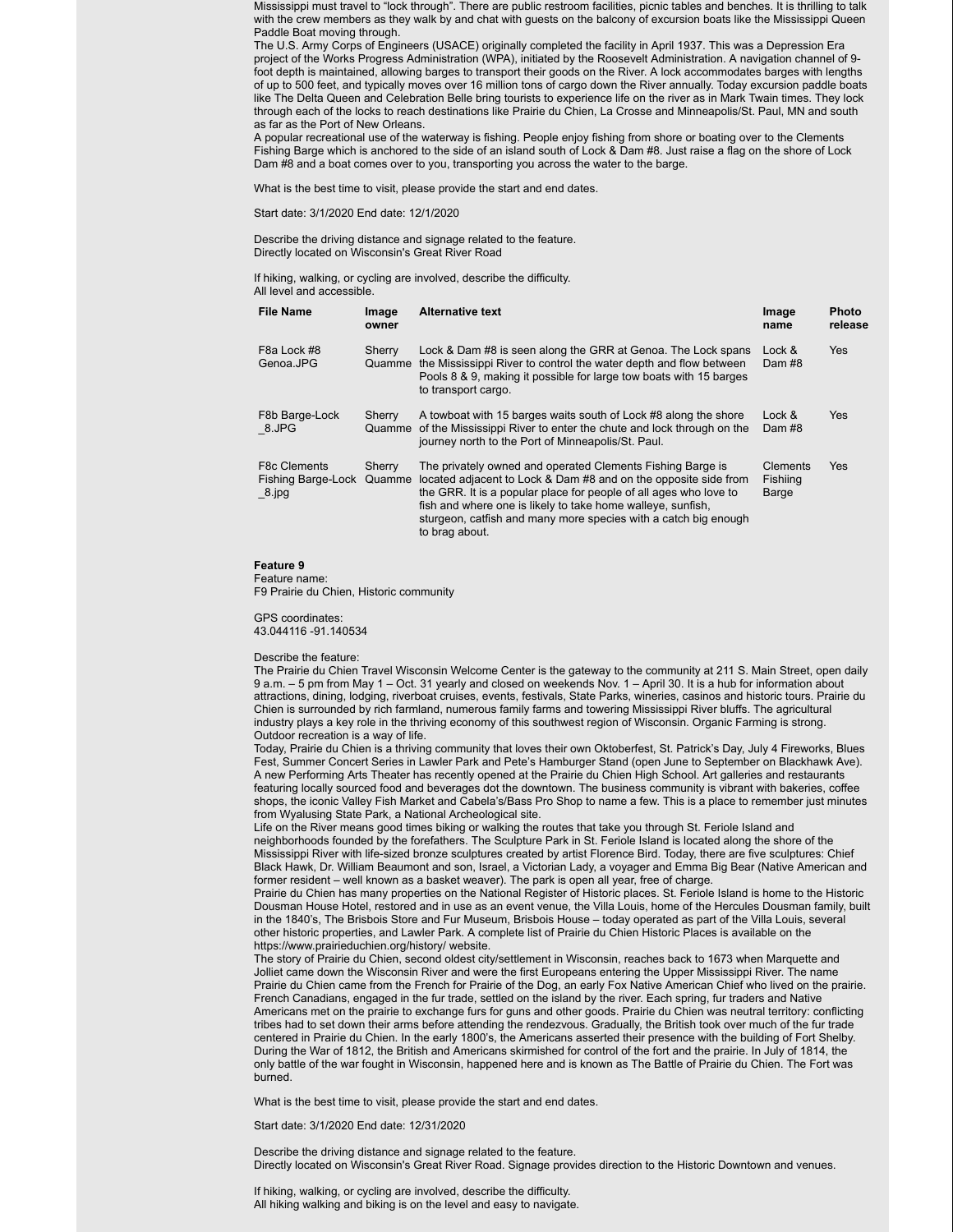| <b>File Name</b>                                                  | Image owner                                | <b>Alternative text</b>                                                                                                                                                                                                                                                                                                             | Image name                                             | <b>Photo</b><br>release |
|-------------------------------------------------------------------|--------------------------------------------|-------------------------------------------------------------------------------------------------------------------------------------------------------------------------------------------------------------------------------------------------------------------------------------------------------------------------------------|--------------------------------------------------------|-------------------------|
| F9a Prairie du<br>Chien Welcome<br>Center.JPG                     | Sherry<br>Quamme                           | The Travel Wisconsin Welcome Center - Prairie du<br>Chien is located on the GRR just at the Wisconsin<br>border of the Mississippi River and is a crossroads for<br>East & West bound travelers. The landscaping is worth<br>the visit alone with flowering plants from Spring to Fall<br>and the butterfly garden is a real treat. | Prairie du Chien<br>Welcome &<br><b>Visitor Center</b> | <b>Yes</b>              |
| F9bPrairie du<br>Chien<br>Pete $&\#39$ ;s.jpg                     | Prairie du Chien<br>Chamber of<br>Commerce | Prairie du Chien is known for its history and one of<br>those gems is Pete's Hamburger Stand. It operates on<br>Blackhawk Ave. in the heart of the Mainstreet District<br>from May to Oct. When it is open, the lines are long,<br>folks never cranky and food is fabulous                                                          | Pete's<br>Hamburger<br>Stand                           | Yes                     |
| F <sub>9</sub> c Historic<br>Downtown<br>Prairie du<br>Chien.jfif | Prairie du Chien<br>Chamber of<br>Commerce | The downtown of Prairie du Chien has a wonderful feel<br>with bench seating on every block, historic buildings that<br>have been preserved and street lighting designed true<br>to the early period of the community. It is a warm,<br>friendly and fun place.                                                                      | Downtown<br>Prairie du Chien                           | <b>Yes</b>              |

#### **Feature 10** Feature name:

F10 Villa Louis Historical Site, Museum and GRR Interpretive Center

GPS coordinates:

43.058769 -91.158254

Describe the feature:

The Villa Louis is an Interpretive Center of the GRR located at 900 W Bolvin Street. It is open as a museum every day from May to October and is reserved for special tours in the other months. The site retains its original furnishings and since 1995 it has been extensively restored to its 1890's elegance as a National Historic Landmark on the National Register of Historic Places (#66000123).

The Villa Louis was a Victorian estate that was home to three generations of Dousman's. The estate was developed in the 1840's by fur trader and entrepreneur Hercules Dousman. Dousman acquired a large fortune through his many enterprises including land speculation and being a lumberman. The prominent mound was first built by Indians and later modified by several military installations. The estate offered both an elegant and a flood-proof setting. The present mansion was built in 1870 by Dousman's son, H. Louis Dousman. Its vibrant hues and rich textures reflected the family's rise to wealth and leisure living. Throughout its evolution, the property was always considered an elegant and stylish Victorian Country home and much attention was paid to the mansion, the summer kitchen, external office and library and other buildings. Madam Jane Dousman died in 1882. After living in St. Louis for more than a decade, son Louis and his wife Nina Sturgis Dousman came back in the mid 1880's. Louis established the Artesian Stock Farm to breed and race trotting horses. Nina directed a major remodeling of the residence. Louis died in 1886 after a brief illness. The estate was dubbed Villa Louis as a memorial to the young Dousman. The family closed the estate in 1913. 20 years later they returned to establish the home as one of the first historic house museums in the Midwest. The property became Wisconsin's first State Historic Site in 1952.

Today, tours hosted by guides in period attire, take visitors through every room of the exquisite mansion and other estate buildings. Visitors come from all over the USA and many foreign countries to experience this magnificent landmark. Cooking classes are scheduled for "Breakfast in a Victorian Kitchen" using the wood stove and food from the garden and meat from the local market for a family style meal. Kids in the Kitchen introduces youth to ways of life in Victorian times. "Behind the Scenes" tours are scheduled in September along with the Annual Carriage Classic. Come see the Midwest's most elegant and lavishly-appointed equine sport driving event. Some of the region's finest horses and over 100 new and restored carriages compete in a variety of arena and cross-country events. There is the annual War of 1912 Re-enactment in July. Hear the cannons roar. See the historic encampment on the War of 1812 battlefield now on the lawn of the Villa Louis estate. Watch the British assault the US Fort Shelby in a battle scene on Saturday and Sunday of the scheduled weekend. Tour the camps and learn about military life in 1814. Clearly, the Villa Louis has a profound impact on the culture and appreciation of history in today's world.

What is the best time to visit, please provide the start and end dates.

Start date: 5/1/2020 End date: 12/12/2020

Describe the driving distance and signage related to the feature. Depart WI GRR Hwy 35 to 900 W. Bolvin Street, 6 blocks west and arrive at Villa Louis. Signage gives clear directions.

If hiking, walking, or cycling are involved, describe the difficulty. Easy walking on the Villa Louis Grounds. There are 2 sets of stairs in the Mansion.

| <b>File Name</b>                                                                | Image<br>owner     | <b>Alternative text</b>                                                                                                                                                                                                                                                                                      | Image<br>name                             | <b>Photo</b><br>release |
|---------------------------------------------------------------------------------|--------------------|--------------------------------------------------------------------------------------------------------------------------------------------------------------------------------------------------------------------------------------------------------------------------------------------------------------|-------------------------------------------|-------------------------|
| F10a Villa Louis Exterior 01<br>tw.jpg                                          | Andrew<br>Nussbaum | The Hercules Dousman Mansion, known as the Villa<br>Louis has expansive grounds and opulent furnishings<br>inside that take visitors back to the mid 19th Century<br>when the Dousman family made this their home.                                                                                           | Villa Louis Yes                           |                         |
| F10b Villa Louis Carriage<br>Classic, Prairie du Chien 3<br>Lori Schoenhard.tif | Lori<br>Schoengard | Each September the Carriage Classic is held on the<br>grounds of the Villa Louis mansion. It brings the<br>regions finest horses and carriages to this competition<br>that celebrates the culture and lifestyle of the 19th<br>century Victorian lifestyle.                                                  | Carriage<br>Classic                       | <b>Yes</b>              |
| F10c Villa Louis - cooking in<br>the kitchen. JPG                               | Sherry<br>Quamme   | The Villa Louis Historic Site is a place of living history<br>conducting a class each May titled "Cooking Breakfast"<br>- Like the Servants did for the Dousmans". A "cooking"<br>class" of 12 uses the wood stove, cast iron skillet and<br>food from the garden and chicken coop to do the<br>preparations | <b>Breakfast</b><br>at the<br>Villa Louis | Yes                     |

**Feature 11** Feature name: F11 Fort Crawford Military/Medical Museum and GRR Interpretive Center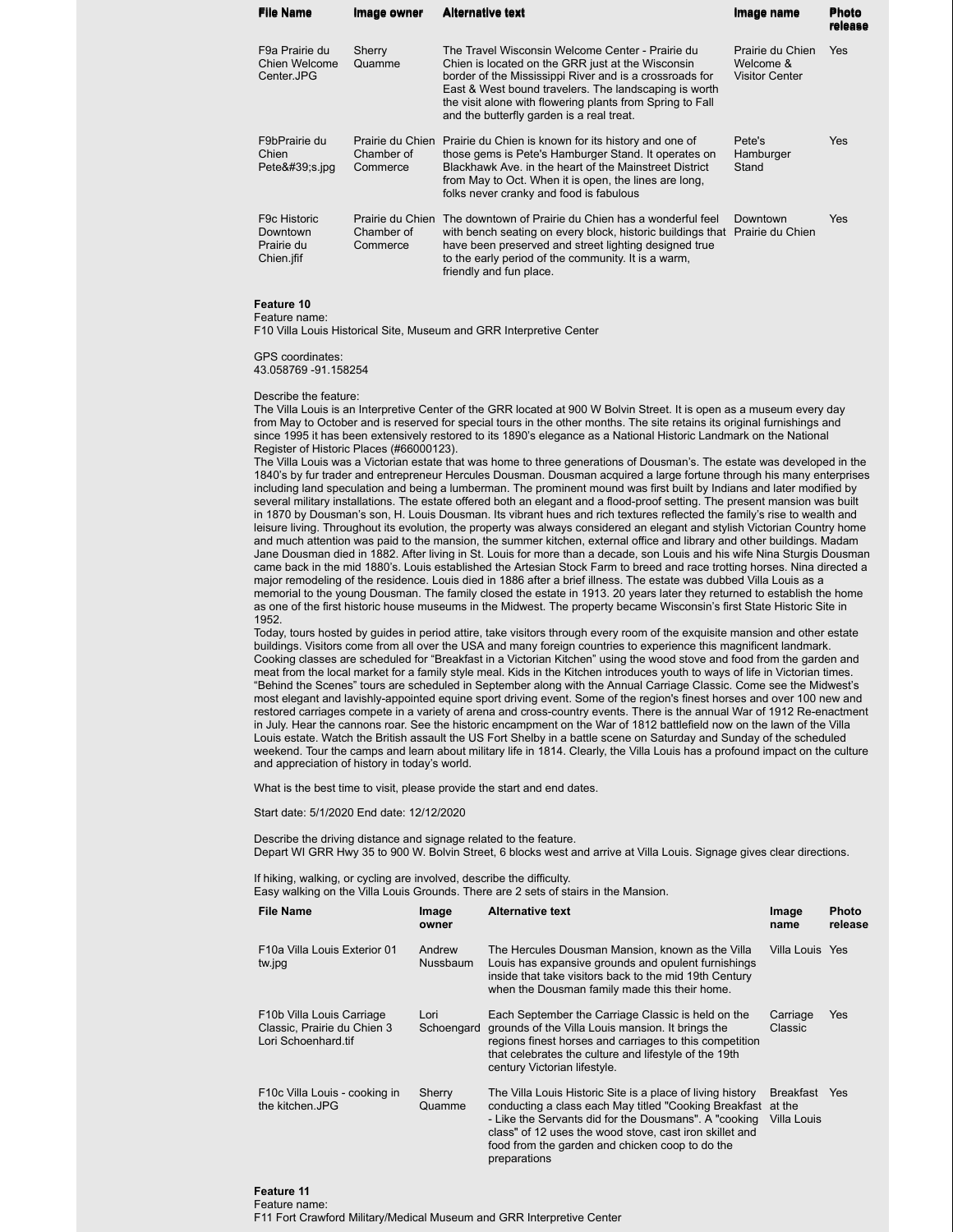### GPS coordinates: 43.057726 -91.159691

#### Describe the feature:

Fort Crawford Museum is a one of a kind medical and military hospital and museum located at 717 South Beaumont Road and is open May 1 – Oct. 9 am – 4 pm. It is open by special arrangements at other times of the year. It is owned and operated by the dedicated non-profit Prairie du Chien Historical Society. Ft. Crawford is on the National Registry of Historic Places (#66000121). The remains of historic Ft. Crawford Cemetery are nearby. There are special events and celebrations each season that add to the many fascinating ways to learn about Ft. Crawford.

In June of 1816, American troops arrived at Prairie du Chien to begin building Fort Crawford. They built the Main Village exactly where Fort Shelby stood during the war of 1812. Troops prepared oak timbers to build Fort Crawford, which formed the square enclosure with 340 feet on each side. The Northwest and Southeast corners included tall blockhouses to defend against attacks, while barracks and palisades completed the square. After the Fort was complete, troops spent their time enforcing fur trade regulations and trying to keep the peace between incoming settlers and the American Indians who had long made their homes here. The Treaty of Prairie du Chien of 1825 was negotiated outside the Fort to fix boundaries between Indian Nations of the region. Thousands of people attended from the Dakota, Ho-Chunk, Sac, Meskwaki, Ojibwa, Ottawa, Pottawatomie, Menominee, and Iowa Nations, making this one of the largest treaty councils ever held in the United States. Treaties were signed again in 1829 and 1830 – but were never lasting. During the winters of 1829 and 1830, Army surgeon Dr. William Beaumont conducted experiments that are still the basis for understanding the digestive process today - at the Ft. Crawford Military Hospital at the site. A series of bad floods rendered the Fort uninhabitable and a second Fort Crawford was built of stone on high ground where Wyalusing Academy stands – now an apartment complex. In 1832, Sauk warrior Chief Black Hawk surrendered to Colonel Zachary Taylor at the Fort ending the four month Black Hawk War. The Fort was abandoned and troops were removed in 1856, but the Fort was used again during the Civil War for recruiting and as an overflow hospital. Some immigrant families lived there until

they could find or build other housing as they moved west. Because of Dr. Beaumont and his influence, the Wisconsin State Medical Society established the Museum for exhibiting his research, early equipment and records. The Museum transferred to the ownership of the Prairie du Chien Historical Society and now has both medical and general history exhibits of Prairie du Chien and the region for visitors to see. Over 10,000 guests including school children tour each year.

What is the best time to visit, please provide the start and end dates.

Start date: 5/1/2020 End date: 10/31/2020

Describe the driving distance and signage related to the feature.

Located 1 block off WI GRR Highway 35 at 717 South Beaumont Road. Signage provides direction and Ft. Crawford can be seen from the GRR.

If hiking, walking, or cycling are involved, describe the difficulty. Easy walking and fully accessible.

| <b>File Name</b>                                                         | Image<br>owner      | <b>Alternative text</b>                                                                                                                                                                                                                                                                                  | Image name                      | <b>Photo</b><br>release |
|--------------------------------------------------------------------------|---------------------|----------------------------------------------------------------------------------------------------------------------------------------------------------------------------------------------------------------------------------------------------------------------------------------------------------|---------------------------------|-------------------------|
| F <sub>11</sub> a Fort Crawford<br>Museum Exterior with<br>Actors tw.jpg | Travel<br>Wisconsin | Fort Crawford is both a Medical Museum and Military<br>Museum. Two tour quides in period dress prepare for a<br>group arriving to see the exhibits and hear the stories.                                                                                                                                 | Fort Crawford<br>Museum         | Yes                     |
| F11b Ft. Crawford<br>Museum.JPG                                          | Sherry<br>Quamme    | The Fort Crawford Museum is located on the GRR and<br>the signage welcomes visitors as a GRR Interpretive<br>Center                                                                                                                                                                                      | Fort Crawford<br>Museum         | Yes                     |
| F <sub>11</sub> c-Ft. Crawford<br>Museum Tour.JPG                        | Sherry<br>Quamme    | The Ft. Crawford Medical Museum was the hospital<br>where soldiers were treated for Civil War injuries by Dr.<br>William Beaumont, a ground-breaking researcher of<br>digestive health whose instruments and reports are on<br>exhibit in the museum. A school group is about to tour<br>with the quide. | Ft. Crawford<br>Hospital/Museum | Yes                     |

### **Feature 12**

Feature name:

F12 Wyalusing State Park, National Archeological site

### GPS coordinates: 42.978636 -91.117706

#### Describe the feature:

Located on the GRR at 13081 State Park Lane, Bagley, WI 53801, Wyalusing State Park stands out with its elevation of 500 ft. above the confluence of the Wisconsin and Mississippi Rivers, offering a panoramic view of the Mississippi and Wisconsin River Valleys. There is nothing like this place. It is open year-round from 6 am – 11 pm. There is an Interpretive Center and four historical markers within the park. Wyalusing spans 2628 acres and includes Native American burial mounds, hardwood forests, pine plantations, bluffs, springs, waterfalls, wetlands and backwaters. The park is home to deer, beaver, fox and many other animals. More than 90 bird species live here during the summer and 100 more can be observed during Spring and Fall migration, including wild turkeys, bald eagles, turkey vultures, hawks, owls, waterfowl, woodpeckers and a colorful variety of songbirds. Wyalusing is a prime spot for bird watching. The Bluff Top Concession Stand is open daily from Memorial Day weekend through Labor Day Weekend. It is open on weekends only in mid-May,

September and October.<br>Wyalusing is one of Wisconsin's oldest parks, located on the bluff of the Mississippi River where the view is breathtaking. Wyalusing means "home of the warrior" in the Lenape language spoken by Munsee-Delaware tribes who settled in the area in the 19th century after being displaced from farther east. 500-foot-high bluffs dotted with prehistoric Native American mounds look out over the river valleys. This is Point Lookout and is a destination for young and old. Walk the paved path to this point. It is an easy walk and accommodates people with wheelchairs and other devices.

Two park resources have been recognized nationally: Wyalusing Hardwood Forest is a National Natural Landmark and the Wyalusing State Park Mounds Archaeological District is on the National Register of Historic Places (#99001175). The park is in the Driftless Area of Wisconsin, a portion of territory that remained ice free during the last ice age while land to the east and west was crushed by glaciers. The high Bluffs along the Mississippi River and the deep canyon of the Wisconsin River are evidence of glacial meltwaters reshaping this region.

Wyalusing has 23.7 miles of trails including 22.2 miles of hiking trails, 7.7 miles of mountain bike trails, 6.9 miles of crosscountry ski trails, 2.4 miles of interpretive nature trails and 0.8 miles of trail accessible to people with disabilities. Two campgrounds accommodate 109 regular campsites and there is also a modern lodge/dormitory complex with a capacity of 108 people and a group tent campground that accommodates 130 people. There are shower facilities for all campers at Homestead Campground complex and firewood can be purchased at the park concession stand. Enjoy boating and beaches in good weather seasons. Canoes can be rented at the concession stand. Rental boats are available at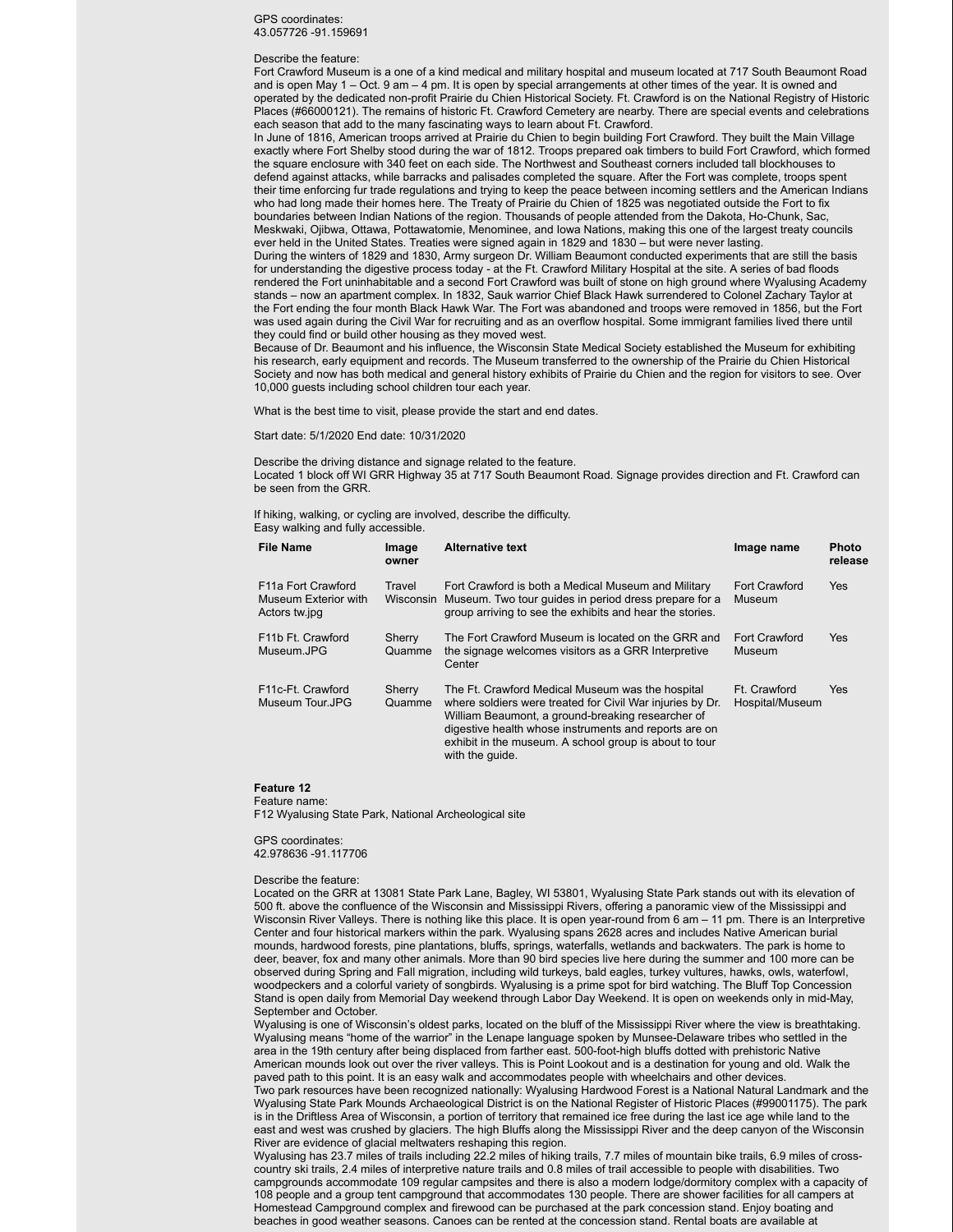businesses in nearby Bagley and Prairie du Chien. Fishing is excellent and an accessible fishing pier is located at the boat landing to accommodate people of all abilities. There are also many winter activities on the event calendar.

What is the best time to visit, please provide the start and end dates.

Start date: 1/1/2020 End date: 12/31/2020

Describe the driving distance and signage related to the feature. From WI GRR go 5 miles west on County C, following road signage to 13081 State Park Lane, Bagley, WI 53801. Road signage provides directions.

If hiking, walking, or cycling are involved, describe the difficulty.

Hiking, walking and cycling difficulty will vary with the terrain of the trails. Boating is easy to moderate difficulty from the launch on the Mississippi River.

| <b>File Name</b>                                                             | Image<br>owner      | <b>Alternative text</b>                                                                                                                                                                                                                                       | Image name                                       | <b>Photo</b><br>release |
|------------------------------------------------------------------------------|---------------------|---------------------------------------------------------------------------------------------------------------------------------------------------------------------------------------------------------------------------------------------------------------|--------------------------------------------------|-------------------------|
| F <sub>12</sub> a Overlook on<br><b>Wyalusing GARY</b><br><b>KNOWLES.tif</b> | Gary<br>Knowles     | Wyalusing State Park is not only expansive by size but<br>also by its views. A group looks out to the southwest at<br>the confluence of the Wisconsin and Mississippi Rivers to<br>take in this breathtaking view at over 500 feet above the<br>rivers below. | Wyalusing<br><b>State Park</b><br>Point Look Out | Yes                     |
| F12b Hikers check out<br>Wyalusing 2 an.JPG                                  | Andrew<br>Nussbaum  | Hikers at Wyalusing State Park come from other countries<br>as well as the USA and appreciate the spiritual nature of<br>this National Archaeological treasure and read the<br>interpretive displays to understand what they will see and<br>where to hike.   | Wyalusing<br><b>State Park</b>                   | <b>Yes</b>              |
| F12c Wyalusing State<br>Park scenic overlook<br>01 tw.jpg                    | Travel<br>Wisconsin | Wyalusing State Park offers several overlooks for those<br>who explore the trails as this couple is doing. Hikers can<br>appreciate the vast area of the park and the beauty of the<br>expansive views in front of them.                                      | Whalusing<br><b>State Park</b><br>Overloook      | <b>Yes</b>              |

### **Feature 13**

Feature name: F13 Stonefield/Governor Nelson Dewey Interpretive Center

GPS coordinates: 42.730944 -91.07618

#### Describe the feature:

Stonefield Historic Site, located at 12195 County Road VV, Cassville 53806 is open May – October to visitors and from November to May 1 for special tours and events. It is an Interpretive Center of the GRR and the only one emphasizing the importance of agriculture in the early 1900's. Stonefield was also known as the Nelson Dewey Plantation, the 2000 acre estate of Wisconsin's first governor, Nelson Dewey. Much of the estate has been separated into the Governor Nelson Dewey State Park and the Stonefield Historic Site. It is on the National Register of Historic Places (#70000034). This historic site takes advantage of the large property by offering several different areas for visitors including an early Wisconsin farmhouse, a re-created agricultural village built to resemble those common around 1900, and a reconstruction of Nelson Dewey's home. Stonefield is also home to the Wisconsin State Agricultural Museum which features a large collection of antique farm equipment not seen anywhere else. The site attracts over 10,000 visitors annually from the Midwest and beyond. It has a robust calendar of events including Agriculture Appreciation Day each June, Autumn Harvest Fest and Safe and Spooky Halloween.

Nelson Dewey first moved to Cassville from New York State in 1836. He became involved in Wisconsin's territorial politics and after Wisconsin became a state in 1848, he was elected as its first governor. He served two terms and afterwards he returned to Cassville. Hoping to spur development in the village, he invested in land and businesses in the area. He went to work building an agricultural estate which he called "Stonefield". Dewey constructed a three-story brick house in the Gothic Revival style. The home was completed in 1868, but he was unable to enjoy the estate for long. In 1873 a fire destroyed the house and shortly afterward the Panic of 1878 caused Dewey to lose nearly all of his property. He was forced to leave the estate and return to the village of Cassville where he lived in poverty until his death in 1889. In 1879, General Walter Cass Newberry purchased a 40-acre plot of land on the former estate, including the site of Governor Dewey's former home. Newberry rebuilt the house following the original floor plan. General Newberry sold the home in 1896 and it was eventually purchased by the State of Wisconsin for the Nelson Dewey State Park.

In 1953, the reconstructed Dewey household was set aside from the state park as a museum by the Wisconsin Historical Society. In 1969, the State Agricultural Museum was added and today it showcases the story of agriculture in Wisconsin featuring major equipment manufacturers such as Case Corporation and Allis-Chalmers. There are many rare and valuable pieces of antique farm equipment to be seen. Also shown is the formation of the farming culture of the 1800's and early 1900's and evolution to what it is today.

What is the best time to visit, please provide the start and end dates.

### Start date: 5/1/2020 End date: 10/31/2020

Describe the driving distance and signage related to the feature. Stonefield Historic Site is 1 mile from the GRR on County Road VV. Signage gives clear directions.

If hiking, walking, or cycling are involved, describe the difficulty.

Hiking, walking or cycling difficulty will vary with the terrain of the trails. it is easy to moderate levels of difficulty.

| <b>File Name</b>                               | Image<br>owner | <b>Alternative text</b>                                                                                                                                                                                                                                                                                                                             | Image name                                | Photo<br>release |
|------------------------------------------------|----------------|-----------------------------------------------------------------------------------------------------------------------------------------------------------------------------------------------------------------------------------------------------------------------------------------------------------------------------------------------------|-------------------------------------------|------------------|
| F <sub>13a</sub><br>Stonefield<br>Entrance JPG | Andrew         | Stonefield Historic Site welcomes the visitor by immediately<br>Nussbaum utilizing a hay rake from the early to mid 1900's as a signpost.<br>You know you have arrived by seeing this unique Welcome to<br>Stonefield.                                                                                                                              | Stonefield<br>Historic Site -<br>Entrance | Yes              |
| F <sub>13</sub> b<br>Stonefield<br>Exhibit.jpg | Andrew         | The grounds and buildings of Stonefield Agricultural Historical site<br>Nussbaum show the way farm families lived and conducted their business in<br>the late 1800's and early 1900's to the advent of tractors and<br>modernization. This site has a home, machine sheds, repair<br>shop, barn and barn equipment and many exhibits to experience. | Stonefield<br><b>Historic Site</b>        | <b>Yes</b>       |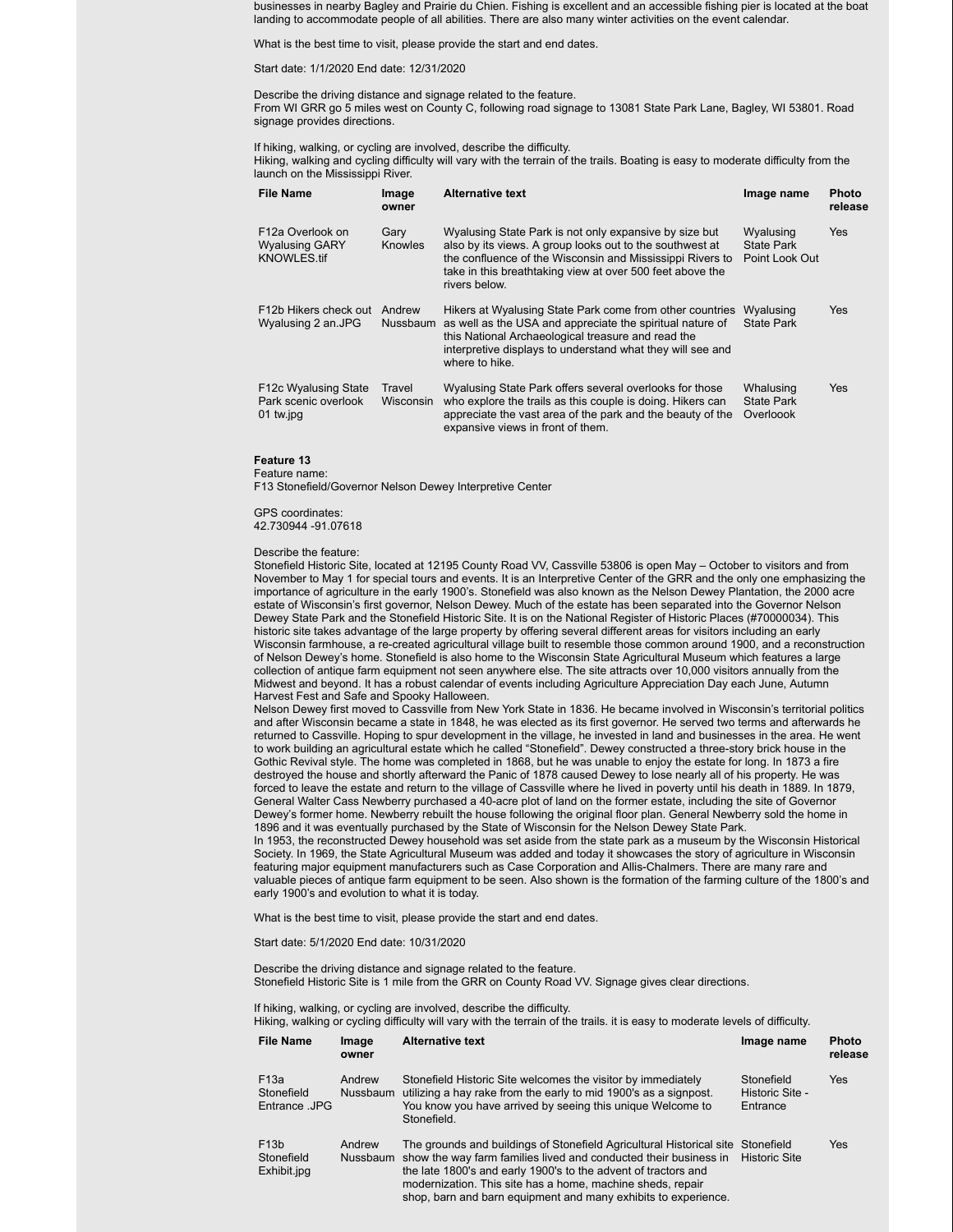| <b>File Name</b>                      | Image<br>owner | <b>Alternative text</b>                                                                                                                                                                                                                                                                         | Image name                               | <b>Photo</b><br>release |
|---------------------------------------|----------------|-------------------------------------------------------------------------------------------------------------------------------------------------------------------------------------------------------------------------------------------------------------------------------------------------|------------------------------------------|-------------------------|
| F <sub>13</sub> c Nelson<br>Dewey.JPG | Andrew         | Nelson Dewey State Park is directly across the road from<br>Nussbaum Stonefield Historic Site and is open to camping, hiking, exploring<br>and enjoying nature. The vistas are exceptional and it is also on<br>the Mississippi River Flyway for bird migration both in the Spring<br>and Fall. | <b>Nelson Dewey</b><br><b>State Park</b> | Yes                     |

### **Feature 14**

Feature name: F14 Cassville/Cassville Ferry

GPS coordinates: 42.713887, -90.992420

#### Describe the feature:

There is only ONE car ferry on the Wisconsin Great River Road and that is the Cassville Car Ferry located at Cassville's Riverside Park on the banks of the Mississippi River. Fees are modest and the Ferry transports you across the mighty Mississippi River to the river banks of Iowa on the other side. The Cassville Ferry is directly on the GRR and not to be missed. In Iowa, you do have to travel a short distance on a patch of gravel road to get to the Iowa GRR highway, however the adventure is well worth it. Local people use it as a short cut to travel for work and pleasure while tourists find it to be a novel travel experience, carrying a maximum of 9 cars at a time. If the Ferry isn't at the dock when you arrive, you just flip a switch to notify the Ferryboat captain he needs to return as soon as possible to get you and soon your ride arrives. The Village of Cassville's Harbor Commission operates the Ferry and Alliant Energy is a Corporate Sponsor. The Ferry doesn't travel straight across the Mississippi River, rather it continues along the river for mile or so, providing great views as it cruises along. The small fare is a bargain and the Ferry serves not only cars/trucks but motorcycles and bicycles as well.

The Cassville Ferry has a long and proud history and an interpretive sign is posted at the Riverside Park Dock. Cassville's first Ferry was a 40-foot rowboat and crossed the Mississippi River on 1833. In 1836 the Ferry carried 23-year-old New Yorker Nelson Dewey across the river. Dewey was lured to Cassville by its promise as a potential capitol of the Wisconsin Territory. Twelve years later, in 1848, the Territory became the new state of Wisconsin and Dewey became its first governor. By 1858, ex-governor Dewey moved back to Cassville and purchased the new Ferry, which was powered by two horses walking on tread mills.

In the 1890's, the horse-powered Ferry carried sweet corn, peas and cabbage from Iowa's fertile farmlands to the Klindt Geiger Canning Company in Cassville. The Ferry was modernized with a gasoline engine in 1913. In 1918 the original wooden Ferry was replaced by a 25 ton steel-hulled vessel that carried six automobiles. The Ferry that operates today replaced the 1918 Ferry, making travel convenient and comfortable as you go from shore to shore. Ferry service was suspended from 1940 – 1988 when a restored Ferry boat was launched to provide the current day experience in water transportation. This charming community also offers fun shopping and places to grab an ice cream cone, burger and brew. Take in the eagles, water birds and other wildlife you will see from the river's edge or dip your toe in the water and have a great day.

What is the best time to visit, please provide the start and end dates.

### Start date: 4/15/2020 End date: 12/1/2020

Describe the driving distance and signage related to the feature. Located directly on the WI GRR

If hiking, walking, or cycling are involved, describe the difficulty. N/A Launch is at Cassville City Park and easy walking

| <b>File Name</b>                                                                           | Image<br>owner            | <b>Alternative text</b>                                                                                                                                                                                                                                                                                       | Image name                                          | <b>Photo</b><br>release |
|--------------------------------------------------------------------------------------------|---------------------------|---------------------------------------------------------------------------------------------------------------------------------------------------------------------------------------------------------------------------------------------------------------------------------------------------------------|-----------------------------------------------------|-------------------------|
| F14a Caassville Car<br>Ferry.JPG                                                           | Andrew<br>Nussbaum        | The Cassville Car Ferry launches from Cassville's<br>Riverside Park and travels from the Wisconsin shore to<br>the lowa shore with the distinction of being the only car<br>ferry on the WI GRR. It is well maintained and bicycles,<br>pedestrians and motorcycles utilize this convenient<br>Ferry as well. | Cassville Car<br>Ferry                              | Yes                     |
| F <sub>14</sub> b Cassville Park<br>& Car<br>Ferry.JPG                                     | Andrew<br><b>Nussbaum</b> | Riverside Park is a gathering place for the community<br>and rest stop for visitors in addition to being the home<br>of the very popular Cassville Car Ferry - the only Ferry<br>on Wisconsin's GRR.                                                                                                          | Cassville's<br><b>Riverside Park</b><br>& Car Ferry | Yes                     |
| F <sub>14</sub> -C Cassville<br>Community Pool -<br><b>Community Matters</b><br>$(2)$ .png | Village of<br>Cassville   | AS a vibrant small river town, Cassville also<br>showcases a lively downtown and a great swimming &<br>waterpark play area for the community. These 3 boys<br>are ready to chill and have a great time on a warm<br>summer day.                                                                               | Cassville Pool                                      | Yes                     |

### **Feature 15**

Feature name: F15 Potosi Brewery/National Brewery Museum

GPS coordinates: 42.676630, -90.725610

#### Describe the feature:

Potosi Brewery was founded in 1852 and later became the 5th largest brewery in Wisconsin, distributing from coast to coast. The Brewery survived Prohibition but closed in 1972. With the ravages of time, this was a building in shambles. Community leaders had a vision in 2001. They formed the Potosi Foundation, formed a non-profit 501 (c) (3) and became the sole owner of the Potosi Brewing Company. The building was renovated to re-establish the Brewing Company and in 2008 reopened to become the National Brewery Museum/GRR Interpretive Center following a \$7.5 million restoration. This village of 400 people had life again and new businesses, art galleries, and a Holiday Gardens Event Center were opened and the community continues to grow. New events have been launched and the Welsh heritage from the mining traditions of the past is stronger than ever.

The culture of the early 1900's, including Prohibition, is exhibited in the Museum which was the first Potosi Brewery. Original delivery trucks, clothing of the era, brewing equipment and signage, bottles and promotional items are in the museum, from all over the USA and carefully chosen to showcase and connect the historic stories of the Mississippi River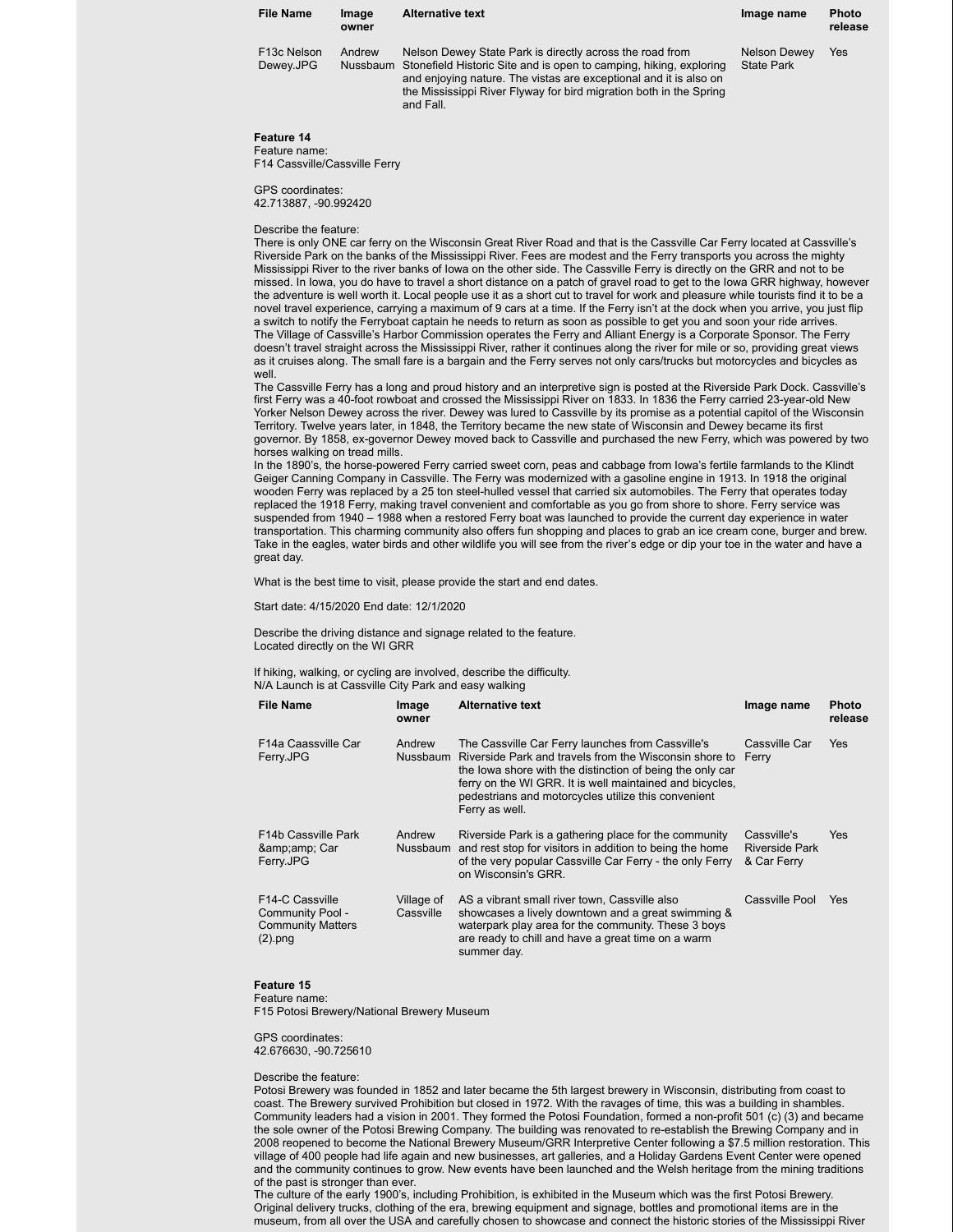for the visitor. Here the stories of the Mississippi River come alive and guests can learn more about river history as well as find brochures and other travel information about places and events in the Tri-State area. For more information, visit https://www.potosibrewery.com/museums/

There are two main brewfests every year. The Potosi Brewfest is on the 4th Saturday of August and is held at the Holiday Gardens Event Center in Potosi, WI. The annual Dubuque on Ice Brewfest is hosted on the 3rd Saturday every February. The Potosi Tour De Pints ride is a weekend bike ride through the beautiful Driftless region.

What is the best time to visit, please provide the start and end dates.

Start date: 1/1/2020 End date: 12/31/2020

Describe the driving distance and signage related to the feature. Located directly on the WI GRR

If hiking, walking, or cycling are involved, describe the difficulty. N/A. This is a museum and brewery, dining area and gift shop

|                            | <b>File Name</b>                               | Image<br>owner                         | <b>Alternative text</b>                                                                                                                                                                                                                                                                                                                                                                                                                                                                                                                                                                                                                                                                                                                                                                                                                                                                                                                                                                                                                                                                                                                                                                                                           | Image name Photo                 | release |
|----------------------------|------------------------------------------------|----------------------------------------|-----------------------------------------------------------------------------------------------------------------------------------------------------------------------------------------------------------------------------------------------------------------------------------------------------------------------------------------------------------------------------------------------------------------------------------------------------------------------------------------------------------------------------------------------------------------------------------------------------------------------------------------------------------------------------------------------------------------------------------------------------------------------------------------------------------------------------------------------------------------------------------------------------------------------------------------------------------------------------------------------------------------------------------------------------------------------------------------------------------------------------------------------------------------------------------------------------------------------------------|----------------------------------|---------|
|                            | F15a Potosi<br>Brewery &<br>Museum.jpg         | Potosi<br><b>Brewery</b><br>Foundation | The Potosi Brewery and National Brewery Museum is located<br>in the heart of the Village and the sense of history is evident as<br>you drive up to the front door. You know you will be seeing<br>exhibits from all over the USA that show the story of brewing<br>beer through lots of interesting times.                                                                                                                                                                                                                                                                                                                                                                                                                                                                                                                                                                                                                                                                                                                                                                                                                                                                                                                        | Potosi<br>Brewery and<br>Museum  | Yes     |
|                            | F15b Potosi-<br>restaurant (.jpg               | Potosi<br><b>Brewery</b><br>Foundation | The Potosi Brewery Pub and Restaurant is famous for chef<br>meals and classic Potosi brews. Seasonal brews and foods are Brewery<br>on the menu as well. The dining room is antique bar decor with<br>craftsmanship to amaze. It is worth a special trip and the food<br>and drink is a true reward.                                                                                                                                                                                                                                                                                                                                                                                                                                                                                                                                                                                                                                                                                                                                                                                                                                                                                                                              | Potosi<br>Restaurant             | Yes     |
|                            | F15c Potosi<br>Brewer-Tour.JPG                 | Sherry<br>Quamme                       | Frank Fiorenza, the former Mayor of Potosi, provides tours of<br>the Museum and Brewery as a volunteer. He handles the<br>"sampling" for the brewery tours and can explain all of the<br>recipes for making a great Potosi brew.                                                                                                                                                                                                                                                                                                                                                                                                                                                                                                                                                                                                                                                                                                                                                                                                                                                                                                                                                                                                  | Potosi<br><b>Brewery</b><br>Tour | Yes     |
|                            | Feature 16<br>Feature name:                    |                                        |                                                                                                                                                                                                                                                                                                                                                                                                                                                                                                                                                                                                                                                                                                                                                                                                                                                                                                                                                                                                                                                                                                                                                                                                                                   |                                  |         |
|                            | <b>GPS</b> coordinates:                        |                                        |                                                                                                                                                                                                                                                                                                                                                                                                                                                                                                                                                                                                                                                                                                                                                                                                                                                                                                                                                                                                                                                                                                                                                                                                                                   |                                  |         |
|                            | Describe the feature:                          |                                        |                                                                                                                                                                                                                                                                                                                                                                                                                                                                                                                                                                                                                                                                                                                                                                                                                                                                                                                                                                                                                                                                                                                                                                                                                                   |                                  |         |
|                            |                                                |                                        | What is the best time to visit, please provide the start and end dates.                                                                                                                                                                                                                                                                                                                                                                                                                                                                                                                                                                                                                                                                                                                                                                                                                                                                                                                                                                                                                                                                                                                                                           |                                  |         |
|                            | Start date: 3/18/2020 End date: 3/18/2020      |                                        |                                                                                                                                                                                                                                                                                                                                                                                                                                                                                                                                                                                                                                                                                                                                                                                                                                                                                                                                                                                                                                                                                                                                                                                                                                   |                                  |         |
|                            |                                                |                                        | Describe the driving distance and signage related to the feature.                                                                                                                                                                                                                                                                                                                                                                                                                                                                                                                                                                                                                                                                                                                                                                                                                                                                                                                                                                                                                                                                                                                                                                 |                                  |         |
|                            |                                                |                                        | If hiking, walking, or cycling are involved, describe the difficulty.                                                                                                                                                                                                                                                                                                                                                                                                                                                                                                                                                                                                                                                                                                                                                                                                                                                                                                                                                                                                                                                                                                                                                             |                                  |         |
| <b>Telling Your Story:</b> | Qualities that form the essence of your byway. |                                        | An important part of supporting the America's Byways brand is providing travelers with information about the Intrinsic                                                                                                                                                                                                                                                                                                                                                                                                                                                                                                                                                                                                                                                                                                                                                                                                                                                                                                                                                                                                                                                                                                            |                                  |         |
|                            | DVDs, etc.) (Limit 150 words.)                 |                                        | 5-9: Describe the materials you use to tell your byway story and interpret its Intrinsic Qualities, (e.g., maps, brochures,<br>Wisconsin's Great River Road story is told through the 10 State print map, online Plan Your Trip interactive map,<br>Wisconsin website, Blogs, Facebook, and social media. Wisconsin has 6 specific Intrinsic Qualities cards available at each<br>Interpretive Center, Welcome Center and on the website. WIGRR participates in ten-state contests and the annual Drive<br>the Great River Road month each September. Hospitality training created by MRPC is distributed to each Interpretive<br>Center to help staff utilize these resources and tell their byway stories. Narration of the intrinsic qualities is available on<br>DVD's and the website so travelers learn as they enjoy the drive.<br>5-10: Provide the website(s) and/or social media sites where travelers and media can find information specific to your<br>byway (other than byways.org). Separate URLs with a semi-colon.<br>http://www.wigrr.com; http://www.experiencemississippiriver.com/japanese; www.travelwisconsin.com;<br>www.dnr.wi.gov/wnrmag; www.mvn.usace.army.mil; https://wisconsindot.gov/scenicbyways |                                  |         |
|                            |                                                |                                        |                                                                                                                                                                                                                                                                                                                                                                                                                                                                                                                                                                                                                                                                                                                                                                                                                                                                                                                                                                                                                                                                                                                                                                                                                                   |                                  |         |

### **Section 6**

**Community Support:** Community support and the openness of the planning process are considered important components in both the designation and determination of the sustainability of a byway. 6-1: Provide a list of key participants/organizations in the planning and development of the Corridor Management Plan (CMP), and describe critical coordination efforts with these organizations. (Limit 150 words.) To develop a more narrowly focused document with achievable outcomes for Wisconsin, the following stakeholders took part in creating the WIMRPC Strategic Management Plan. Mississippi River Parkway Commission, Wisconsin Mississippi River Parkway Commission, Mississippi River Regional Plan Commission, WI State Legislators including Senators Howard Marklein. Kathleen Vinehout and Jennifer Shilling, Assemblyman Lee Nerison and Loren Oldenburg, Assemblywoman Jill Bllings, US Sen. Tammy Baldwin, La Crosse Mayor Tim Kabat, WisDOT, WI DNR, WI Dept. of

Tourism, Culture and Outdoor Recreation and citizens representing all sectors of the WI GRRNSB participated in a series of meetings, surveys and conferences from 2017 - 2019 to obtain input and ideas for strengthening the WI GRRNSB and fulfill its Mission. There was a focus on the Intrinsic Qualities, condition of the road and the traveler experience. Motorized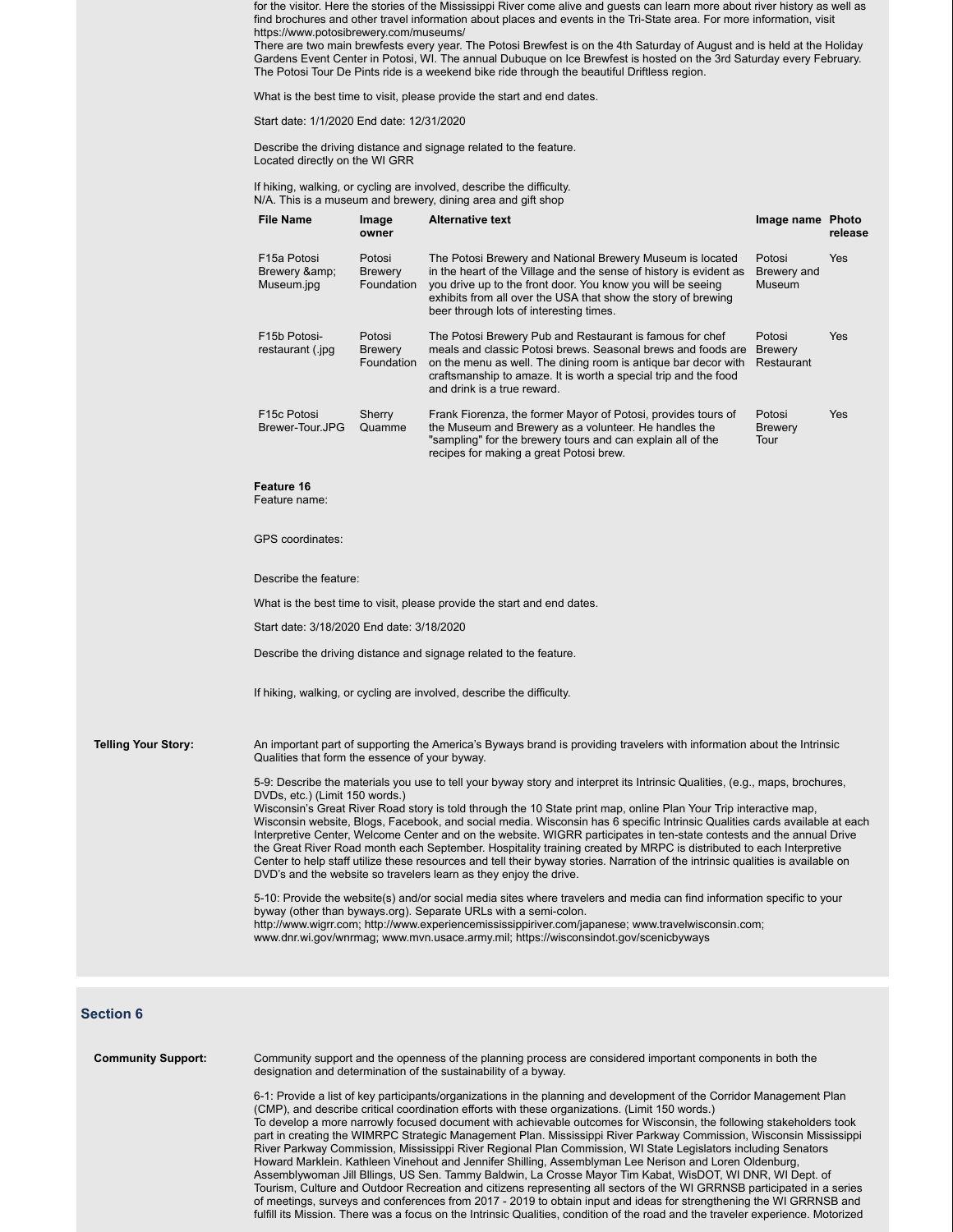as well as bicycle and pedestrian use was considered. Survey results were publicized and shared with partner organizations so that the CMP update would function as a Strategic Plan Document and Guide and not just be an academic exercise.

6-2: Identify any significant objections to the CMP and describe actions taken to resolve them. (Limit 150 words.) There were no objections to the Corridor Managment Plan. To the contrary, there was tremendous encouragement to develop this as a Strategic Action Plan and modernize from a traditional CMP.

6-3: Describe how you have addressed the control of outdoor advertising with your stakeholders. (Limit 150 words.) Outdoor advertising along state scenic byways is tightly controlled by WisDOT. There is a Wisconsin State law prohibiting the erection of offsite outdoor advertising signage on the Wisconsin Great River Road National Scenic Byway after 2005. This is reviewed on an ongoing basis by a WisDOT staffed position and violations are addressed quickly. Each community of the WI GRR has identified that they are a WI GRR community and therefore compliant with the Byway Signage regulations. Also per state law, each community's commitment is reviewed and updated every 10 years by the respective municipality.

6-4: Describe how this byway nomination was developed and who was involved, including critical coordination efforts with key industries and organizations along the corridor and any significant objections to the nomination of the road. (Limit 200 words.)

The WI GRRNSB is a 250 mile, well maintained roadway through 8 counties from Pierce to Grant counties and serves commercial traffic, visitors and local citizens alike. The Nomination for All American Road process began as part of the 2017-18 WI Great River Road Strategic Management Plan work done in partnership with the Wisconsin Scenic Byways Coordinator and WisDOT. Businesses such as Kwik Trip Corporation with convenience stores and fuel stations in all 8 counties were involved along with outdoor recreation companies, lodging businesses, eateries and County Boards gave input through meetings and surveys. WI Dept. of Tourism, Culture and Outdoor Recreation and WisDOT were key partners and advisers. Representatives from Tourism agencies like Explore La Crosse, Onalaska, Prairie du Chien Chamber of Commerce, County Board Tourism representatives and the Wisconsin Economic Development Corporation participated along with the Mississippi River Regional Plan Commission also through meetings and surveys. There was universal encouragement to pursue All American Road designation for the benefit of the WI GRRNSB, the business community, the tourism economy and citizens who depend on visitors returning frequently to this iconic place. Critical coordination with the National Mississippi River Parkway Commission, the National Scenic Byway Foundation, Scenic America and the Mississippi River Cities and Towns Initiative was essential and done through Board conference calls, National Conferences and collaboration with great support.

6-5: Document that you have received support from road management authorities responsible for each segment of the road and Federal land management agency(s) through whose lands the byway runs. (Limit 150 words.) The Wisconsin Great River Road (WIGRR) is legally under the road management authority of the Wisconsin Department of Transportation (WisDOT). WisDOT's Secretary augmented that authority by designating the Wisconsin Great River Road as a State Scenic Byway in 1999. In a letter of support, the WisDOT Secretary recognizes the historic and cultural value as well as the scenic beauty of the WIGRR. The Secretary adds that WisDOT has had a long, productive relationship with the Mississippi River Parkway Commission (MRPC). WisDOT provides support in the form of monetary improvements to the byway (over \$60 million over the past five years with many more scheduled projects). WisDOT also supports the WIGRR in the form of resources and facilities. They dedicate two staff-persons as members on the Wisconsin Mississippi River Parkway Commission's Technical Committee to provide ongoing detailed guidance regarding byways and related elements, assistance in byway facilities review and audit, and have agreed to chair the National MRPC Transportation Committee. WisDOT also provides conference rooms, teleconference lines and other logistics for monthly meetings of the Wisconsin MRPC Board and its other committees.

The Upper Mississippi River National Wildlife and Fish Refuge (Refuge), located along the southern portion of the WIGRR, also supports the WIGRR, describing that without the WIGRR byway, many of their visitors would not be aware of their existence. The Refuge also commends the nearby Great River Road Visitor Center's-Genoa National Fish Hatchery location as it provides education to their visitors about the Mississippi River.

6-6: List actions the byway leader or organization will take to assure ongoing community involvement and citizen participation. (Limit 150 words.)

The Wisconsin MRPC, established through state statute, is required to be inclusive and transparent to the public and is subject to public record and meeting laws. Commission and committee members include political leaders and representatives of varying communities, agencies, and economic and personal interests.

To achieve proper oversight and management of the WIGRR, the WIMRPC maintains a corridor management plan. In 2017, the WIMRPC and WISDOT developed the Wisconsin Great River Road Strategic Management Plan (Plan). The primary goal was to create a more narrowly-focused document with realistic aspirations and achievable outcomes.

The Plan is a ten-year planning document. A short-term work plan is amended annually. A vital component to the Plan is public input. The WiMRPC provided opportunities for stakeholder/public input during the Plan development, including a survey of major stakeholders, a strategic planning retreat, and follow-up sessions. The Plan was completed in 2019 with goals developed based on this vital input.

Monthly meetings provide opportunities for participants to bring the local perspective and insights for ways to preserve, protect, enhance, market and promote the WiGRR per the Strategic Action Plan/CMP.

**Supporting Documentation:** You must include an electronic PDF copy of the Corridor Management Plan and a single PDF document combining any letters documenting support. Applicants are limited to providing these two forms of supporting documentation along with the Route Map (and optional GIS file) and the photos referenced within the body of the nomination application. Additional documentation/attachments will not be considered.

> 6-7: **Corridor Management Plan** – Your application must be supported by a Corridor Management Plan that addresses the required points of corridor management planning detailed in the Interim Policy.

6-7\_WiGreatRiverRoad\_CMP.pdf

Before uploading, rename the file to begin with 6-7. For example, rename your file RiverBend.pdf to 6-7RiverBend.pdf.

6-8: **Letters Documenting Support** – Reviewers find supporting letters that document local support useful as they corroborate statements you make in your application. The most effective documentation is personalized support statements that describe the writer's relationship to the byway and expected benefits from national designation. It is also useful to see indications of how the writer will continue their support in the future.

6-8\_WiGreatRiverRoad\_LettersDocumentingSupport.pdf

Before uploading, rename the file to begin with 6-8. For example, rename your file RiverBend.pdf to 6-8RiverBend.pdf.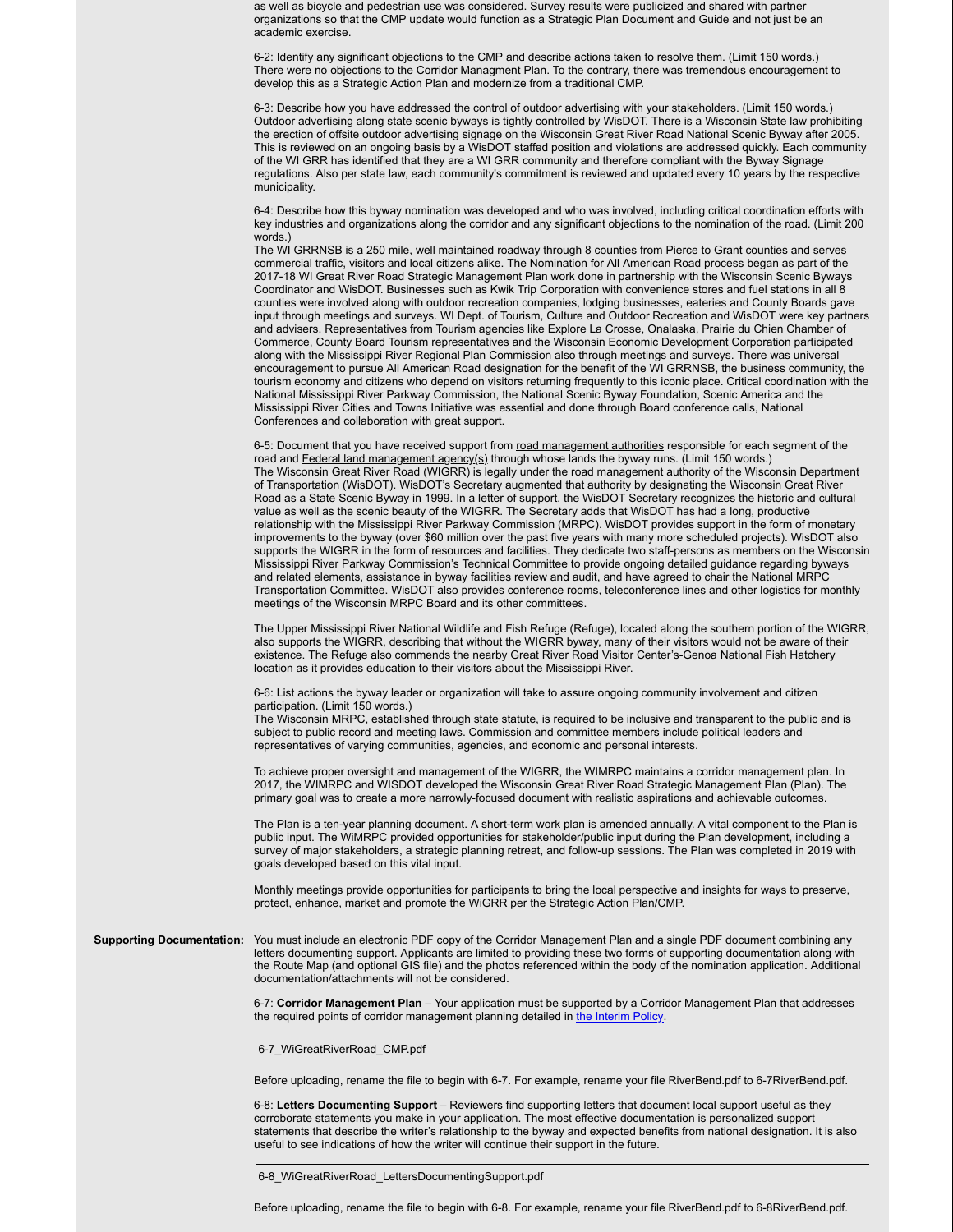**Byway Organization** 

**CMP Information:** 6-9: Name of CMP: Wisconsin Great River Road Strategic Management Plan-Corridor Management Plan

6-10: Date CMP was adopted: 4/26/2019

6-11: Does your State/Indian tribe/Federal land management agency require that CMPs be regularly updated to reflect current policies?

Yes If yes, how often? Every 10 years

If no, in a few concise bullet points, describe your byway priorities for the next five (5) years. (Limit 150 words.)

6-12: Your byway's CMP must address each of the following points. Using the table below, identify the principal pages in your document that discuss each point.

| Item that the CMP Addresses                                                                                                                                                                                                                                                                                                                                                                                                                                                                                                                                                                                                                                                                                                                                                                                                                                                | <b>Discussed on Page</b><br>Number(s) |
|----------------------------------------------------------------------------------------------------------------------------------------------------------------------------------------------------------------------------------------------------------------------------------------------------------------------------------------------------------------------------------------------------------------------------------------------------------------------------------------------------------------------------------------------------------------------------------------------------------------------------------------------------------------------------------------------------------------------------------------------------------------------------------------------------------------------------------------------------------------------------|---------------------------------------|
| 1. A map identifying the corridor boundaries, location, intrinsic qualities, and land uses in the<br>corridor.                                                                                                                                                                                                                                                                                                                                                                                                                                                                                                                                                                                                                                                                                                                                                             | 35-50                                 |
| 2. An assessment of the intrinsic qualities and their "context" (the areas surrounding them).                                                                                                                                                                                                                                                                                                                                                                                                                                                                                                                                                                                                                                                                                                                                                                              | 10-23                                 |
| 3. A strategy for maintaining and enhancing each of those intrinsic qualities.                                                                                                                                                                                                                                                                                                                                                                                                                                                                                                                                                                                                                                                                                                                                                                                             | 4, 11-14, 73-74                       |
| 4. The agencies, groups, and individuals who are part of the team that will carry out the plan,<br>including a list of their specific, individual responsibilities. Also, a schedule of when and how<br>you'll review the degree to which those responsibilities are being met.                                                                                                                                                                                                                                                                                                                                                                                                                                                                                                                                                                                            | 4, 18-23, 73, 75                      |
| 5. A strategy of how existing development might be enhanced and new development<br>accommodated to preserve the intrinsic qualities of your byway.                                                                                                                                                                                                                                                                                                                                                                                                                                                                                                                                                                                                                                                                                                                         | 12-15, 18-23                          |
| 6. A plan for on-going public participation.                                                                                                                                                                                                                                                                                                                                                                                                                                                                                                                                                                                                                                                                                                                                                                                                                               | $9 - 14$                              |
| 7. A general review of the road's safety record to locate hazards and poor design, and identify<br>possible corrections.                                                                                                                                                                                                                                                                                                                                                                                                                                                                                                                                                                                                                                                                                                                                                   | 51-61, 69                             |
| 8. A plan to accommodate commercial traffic while ensuring the safety of sightseers in smaller<br>vehicles, as well as bicyclists, joggers, and pedestrians.                                                                                                                                                                                                                                                                                                                                                                                                                                                                                                                                                                                                                                                                                                               | 69-72                                 |
| 9. A listing and discussion of efforts to minimize anomalous intrusions on the visitor's<br>experience of the byway.                                                                                                                                                                                                                                                                                                                                                                                                                                                                                                                                                                                                                                                                                                                                                       | 67, 72-73                             |
| 10. Documentation of compliance with all existing local, state, and federal laws about the<br>control of outdoor advertising.                                                                                                                                                                                                                                                                                                                                                                                                                                                                                                                                                                                                                                                                                                                                              | 71                                    |
| 11. A plan to make sure that the number and placement of highway signs will not get in the way<br>of the scenery, but still be sufficient to help tourists find their way. This includes, where<br>appropriate, signs for international tourists who may not speak English fluently.                                                                                                                                                                                                                                                                                                                                                                                                                                                                                                                                                                                       | 20, 66                                |
| 12. Plans of how the byway will be marketed and publicized.                                                                                                                                                                                                                                                                                                                                                                                                                                                                                                                                                                                                                                                                                                                                                                                                                | 20, 74                                |
| 13. Any proposals for modifying the roadway, including an evaluation about design standards<br>and how proposed changes may affect the byway's intrinsic qualities.                                                                                                                                                                                                                                                                                                                                                                                                                                                                                                                                                                                                                                                                                                        | 67-69                                 |
| 14. A description of what you plan to do to explain and interpret your byway's significant<br>resources to visitors.                                                                                                                                                                                                                                                                                                                                                                                                                                                                                                                                                                                                                                                                                                                                                       | 14, 74                                |
| 15. A narrative on how the All-American Road would be promoted, interpreted, and marketed in<br>order to attract travelers, especially those from other countries. The agencies responsible for<br>these activities should be identified.                                                                                                                                                                                                                                                                                                                                                                                                                                                                                                                                                                                                                                  | 14, 62, 74-75                         |
| 16. A plan to encourage the accommodation of increased tourism, if this is projected. Some<br>demonstration that the roadway, lodging and dining facilities, roadside rest areas, and other<br>tourist necessities will be adequate for the number of visitors induced by the byway's<br>designation as an All-American Road.                                                                                                                                                                                                                                                                                                                                                                                                                                                                                                                                              | 76-78                                 |
| 17. A plan for addressing multi-lingual information needs.                                                                                                                                                                                                                                                                                                                                                                                                                                                                                                                                                                                                                                                                                                                                                                                                                 | 69, 74                                |
| 18. A demonstration of the extent to which enforcement mechanisms are being implemented in<br>accordance with the corridor management plan.                                                                                                                                                                                                                                                                                                                                                                                                                                                                                                                                                                                                                                                                                                                                | 70-75                                 |
| 6-13: Describe the structure of any byway organization that currently exists. (Limit 100 words.)<br>The Wisconsin Mississippi River Parkway Commission is the managing organization for the Wisconsin Great River Road<br>National Scenic Byway (WIGRRNSB), which is under Wisconsin's Scenic Byways Program. The Commission was<br>established by WI State Statute 14.85 and is comprised of members from the WI Dept. of Tourism. WI Department of<br>Natural Resources, WI Department of Transportation, WI Historical Society, WI Department of Agriculture and Consumer<br>Protection, Wisconsin Economic Development Corporation, representatives from all WIGRRNSB counties, as well as two<br>senators and two representatives to the Assembly.<br>The WisDOT Scenic Byways Program works closely with the Federal Highway Administration in managing byway issues |                                       |

and challenges. The Byways Coordinator and WisDOT Southwest Region Deputy Director meet at least bi-annually with the WIMRPC on issues of program development, intrinsic qualities, easement issues, traveler experiences and road conditions. Section 14.85 acknowledges that WIMRPC has responsibilities as a member of the 10-state Mississippi River Parkway Commission, on which the WIMRPC is the voting member, representing Wisconsin.

6-14: Describe plans to strengthen the organization over the next five years. (Limit 100 words.) The Wisconsin Great River Road management is strong via the WI Mississippi River Parkway Commission, its partner organizations and community relationships including the ten state MRPC. The focus is on implementation of the CMP/Strategic Management Plan. WIGRRNSB Plans include strengthening community connections via Friends of the WI Great River Road, (501-c-3 organization partner with WIMRPC) by community meetings, implementation of interpretive signage at key locations and Adopt-A Highway clean-up work twice per year. Plans for "Telling the story of the WI Great River Road" Intrinsic Qualities and preservation of the intrinsic qualities in the Strategic Plan Annual Work Plan include promotion/marketing of the All-American Road to benefit economic development. Transportation officials, community